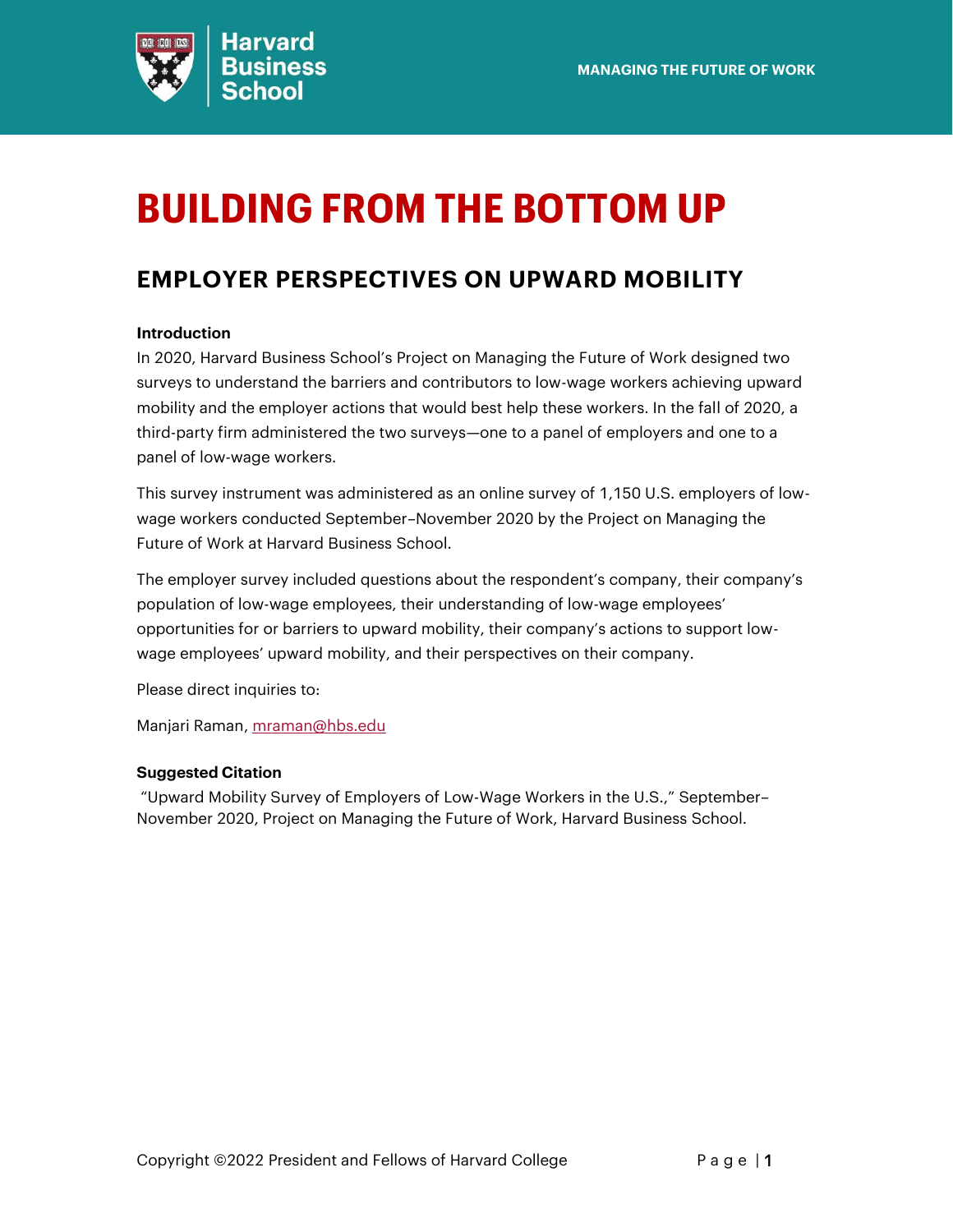

# <span id="page-1-0"></span>**BUILDING FROM THE BOTTOM UP**

## <span id="page-1-1"></span>**METHODOLOGY**

The employer survey fielded to 1,150 employers in the U.S. from September 9, 2020, until November 1, 2020. Survey respondents included front-line managers, mid-level managers, or senior executives only.

To ensure the survey was representative of the population of employers of low-wage employees and to establish diversity of thought, quotas were set during survey collection for the following variables: firm size, executive level, human resources function, geography, and industry. (For a detailed picture of the survey demographics, see Appendix III in the main report.)

All respondents self-selected that their company employs low-wage employees, based on the definition provided: "For the purposes of this survey, we define low-wage employees as full-time or part-time employees who earn hourly wages that are 200% or below the federal poverty threshold. Depending on which part of the country they work in, these employees typically earn wages around \$7 per hour (or approximately \$14,000 per year) to \$20 per hour (or approximately \$40,000 per year)."

Due to the timing of the survey collection during the Covid-19 pandemic, respondents were asked to answer all questions in the survey from the perspective of their situation in January 2020 prior to the outbreak of Covid-19 in the United States, unless otherwise specified. Frequent reminders were provided to respondents throughout the online survey to ensure respondents were answering questions about their workforce pre-Covid. The final question of the survey asked respondents to rate the effect of Covid-19 on their company's willingness to implement upward mobility practices.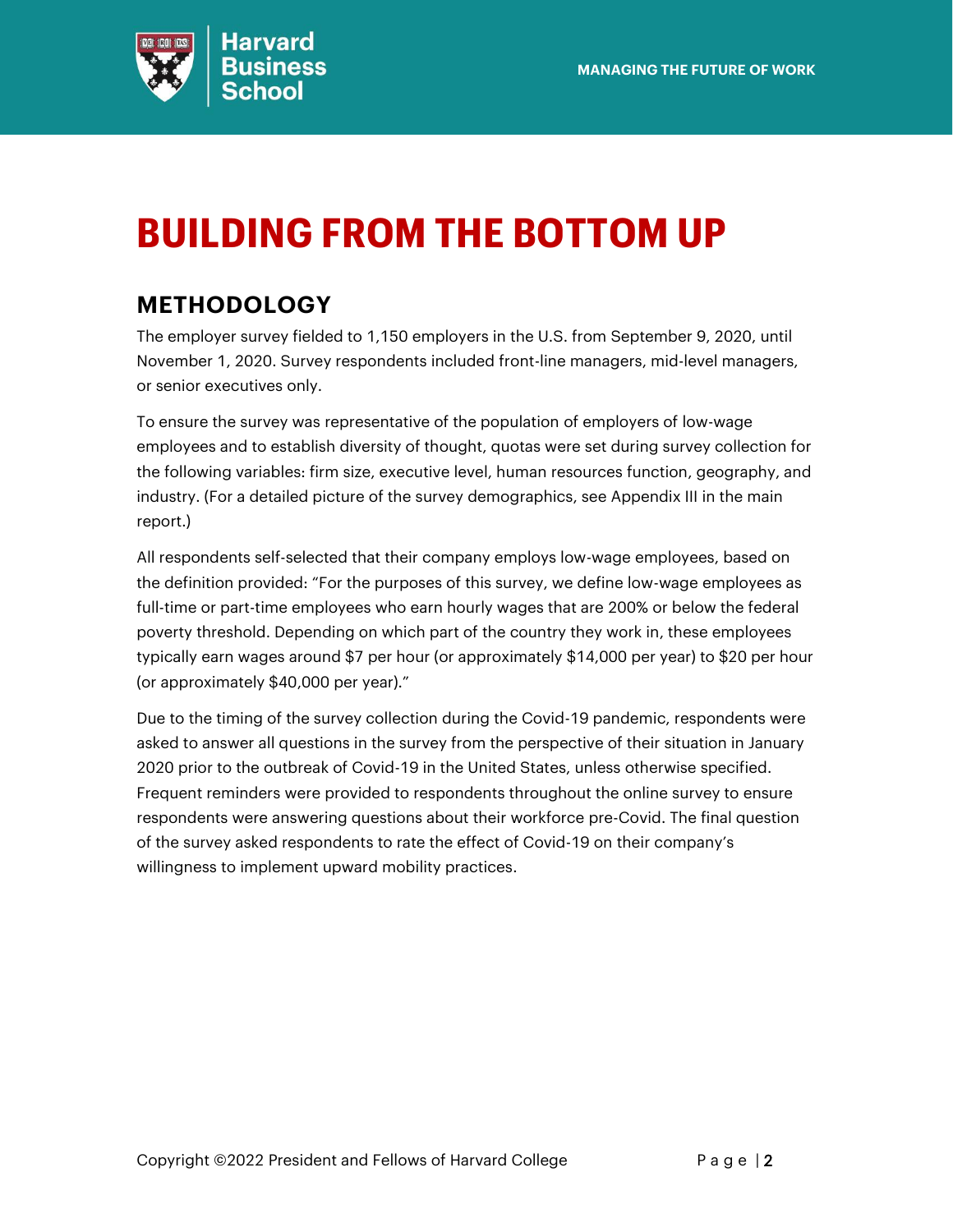

#### Contents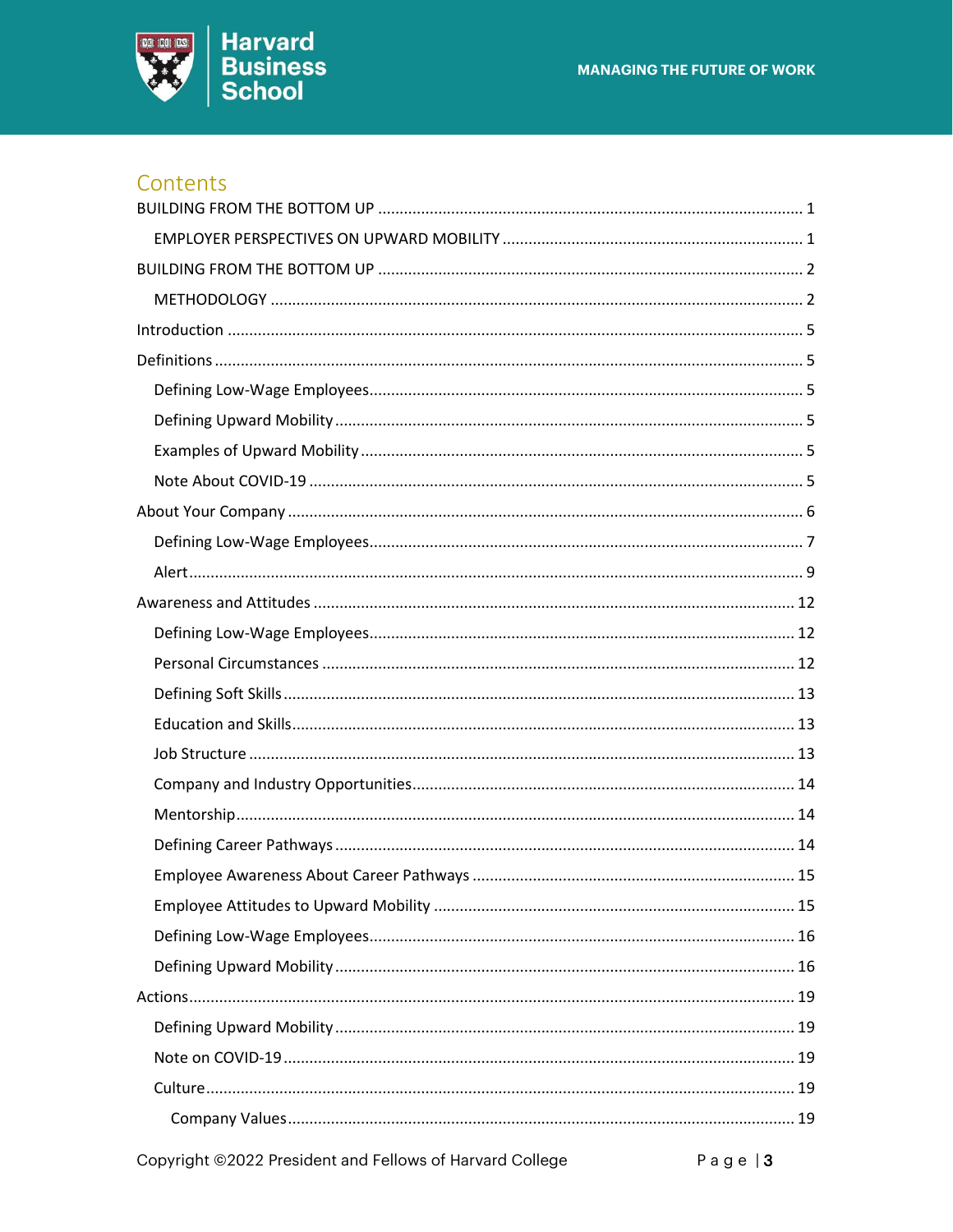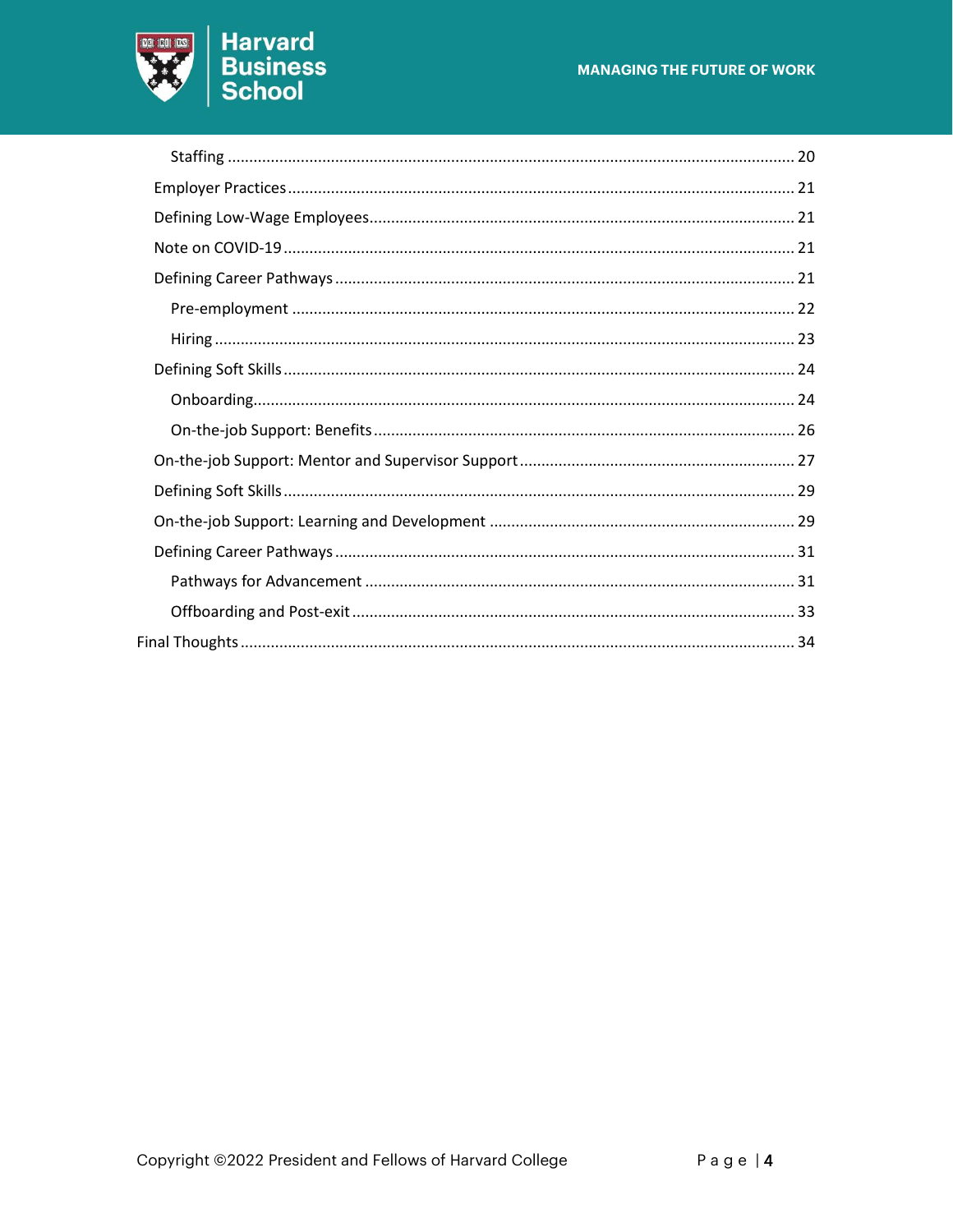

# <span id="page-4-0"></span>**Introduction**

Through this survey, we seek to understand low-wage employees in your company and the actions your company is taking to increase the **upward mobility** of these employees.

# <span id="page-4-1"></span>**Definitions**

Throughout the survey, we have provided definitions of key terms. Anywhere a term is highlighted, you can hover over the term (or tap, if you are completing the survey using a mobile device) to view the definition. To hide the definition, move your cursor away (or tap elsewhere on the screen, for mobile devices).

## <span id="page-4-2"></span>**DEFINING LOW-WAGE EMPLOYEES**

For the purposes of this survey, we define low-wage employees as full-time or part-time employees who earn hourly wages that are 200% or below the federal poverty threshold. Depending on which part of the country they work in, these employees typically earn wages around \$7 per hour (or approximately \$14,000 per year) to \$20 per hour (or approximately \$40,000 per year).

## <span id="page-4-3"></span>**DEFINING UPWARD MOBILITY**

We define upward mobility as an improvement in skills that enhances a worker's productivity and results in an increase in the worker's pay, or a promotion, or both.

## <span id="page-4-4"></span>**EXAMPLES OF UPWARD MOBILITY**

One example of upward mobility is a Retail Sales Associate earning \$13.50 per hour who becomes a Customer Service Representative earning \$17.00 per hour and then a Warehouse Supervisor earning \$25.75 per hour. Another example is a Hotel Desk Clerk earning \$12.50 per hour who becomes a Hospitality Front Office Shift Lead earning \$18.75 per hour and then an Operations Supervisor making \$30.50 per hour.

## <span id="page-4-5"></span>**NOTE ABOUT COVID-19**

We understand that your business may have changed in response to the recent novel coronavirus pandemic (COVID-19). However, we want to understand how your company typically operates.

Therefore, please answer the survey questions from a perspective of how your company operated prior to the US outbreak of COVID-19 (i.e., answer from your perspective in January 2020).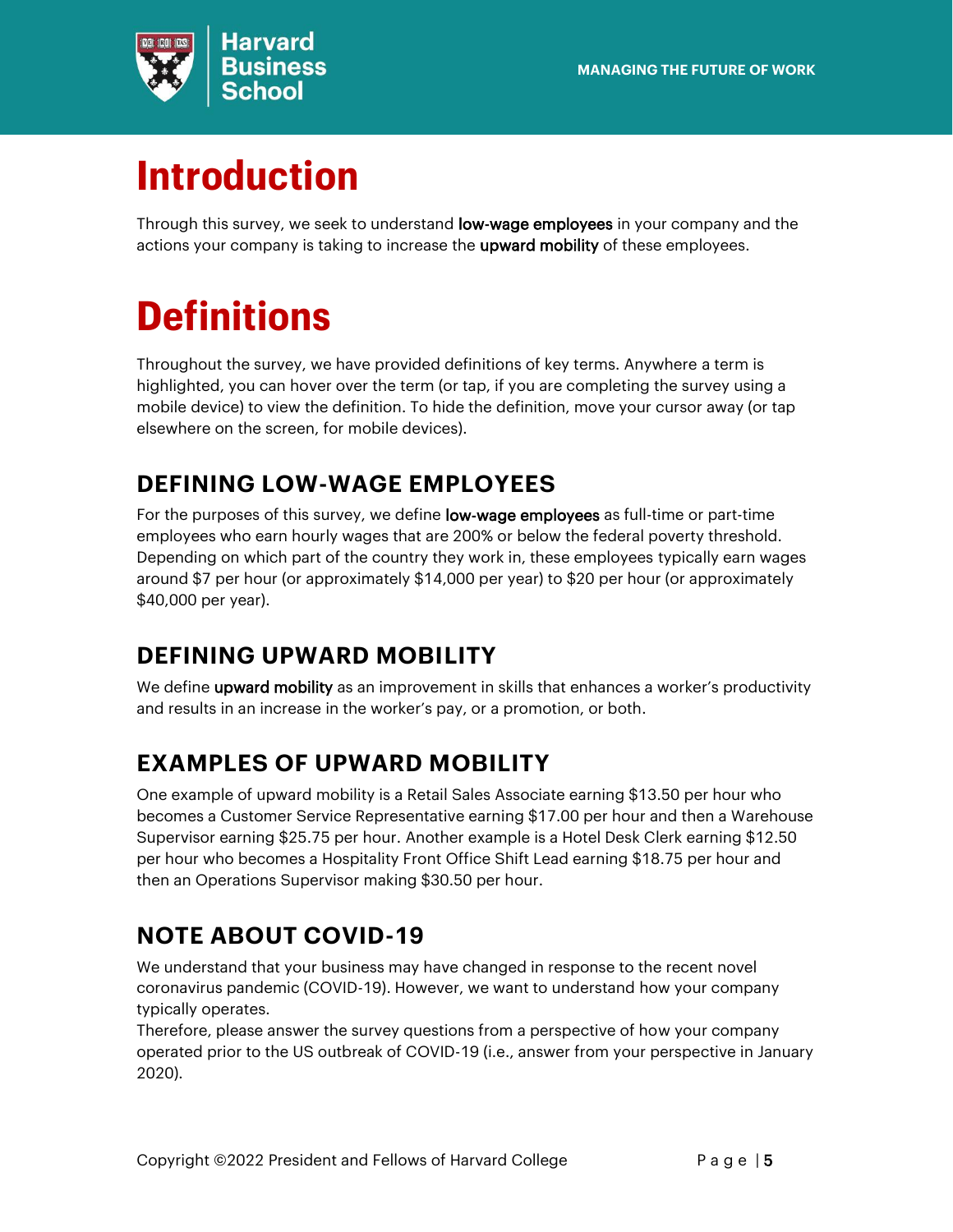

# <span id="page-5-0"></span>**About Your Company**

We'd first like to learn about you and your company. Please answer the following questions to the best of your ability. This survey will take approximately 40 minutes to complete. We are very grateful for your time. If you are not a part of the target population that this survey was meant for, the survey will immediately end for you. You may stop the survey and return to it at any time.

A1. Prior to COVID-19, in January 2020, which of the following best described your employment status?

- a. Full-time (35 or more hours per week)
- b. Part-time TERMINATE
- c. Contract, Freelance or Temporary Employee TERMINATE
- d. Retired TERMINATE
- e. Unemployed TERMINATE
- f. None of the above TERMINATE
- A2. Prior to COVID-19, in January 2020, what was your job title? (Pick the closest)
	- a. Senior executive (president, CEO, senior vice president, vice president)
	- b. Mid-level manager (director, senior manager)
	- c. Front-line manager (manager, supervisor)
	- d. Front-line employee / individual contributor (analyst, associate, clerk, engineer) TERMINATE
- A3. Prior to COVID-19, in January 2020, how many employees did your company have? (Including corporate headquarters, subsidiaries, and any company branches)
	- a. 1 it's a sole proprietorship / I'm self-employed TERMINATE
	- b.  $2 9$
	- c. 10 49
	- d. 50 99
	- e. 100 499
	- f. 500 999
	- g. 1,000 9,999
	- h. 10,000 or more
- A4. Prior to COVID-19, in January 2020, did your company have employees in the United States?
	- a. Yes
	- b. No TERMINATE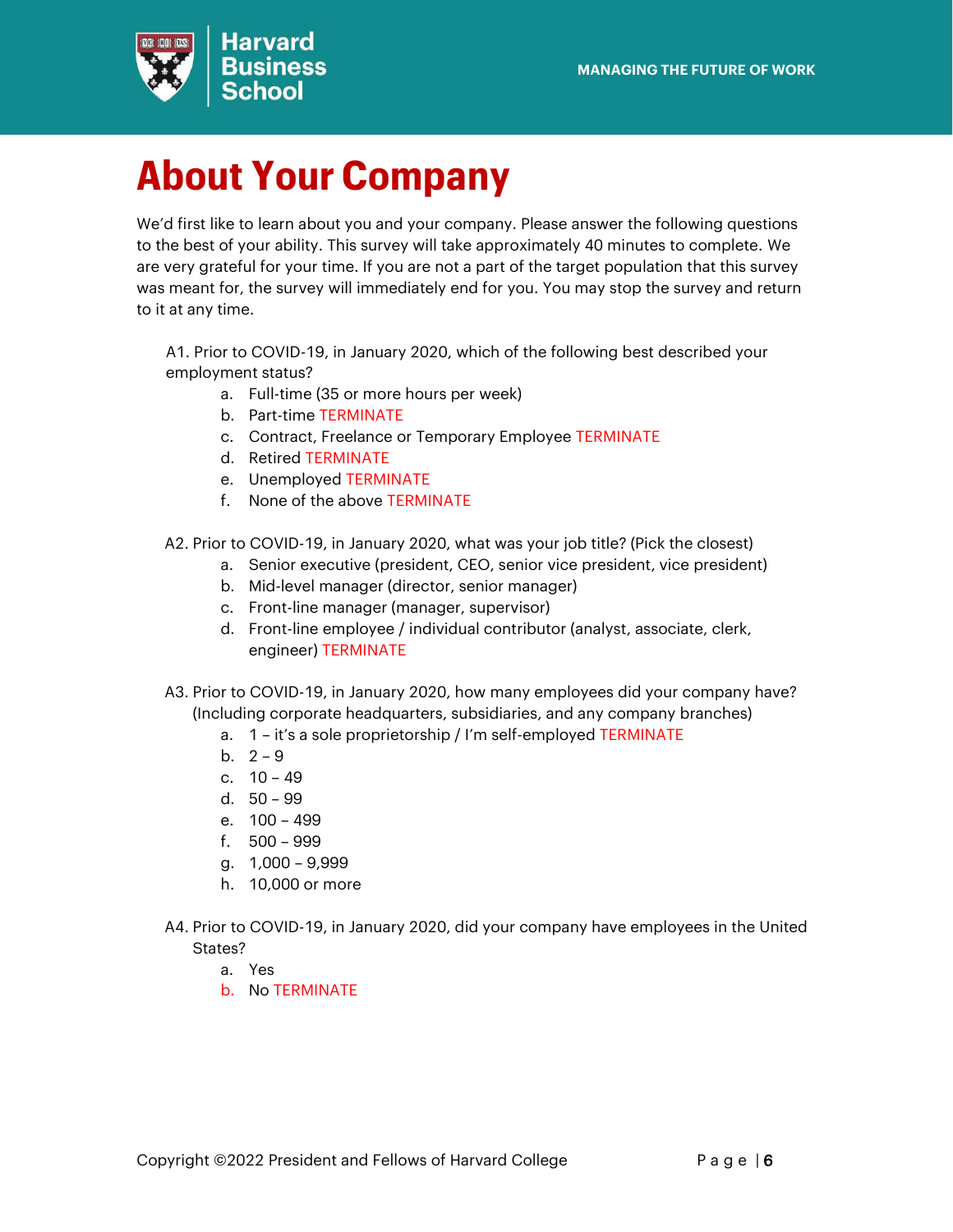

- A5. Is your business a:
	- a. Public company
	- b. Private personally-owned company
	- c. Private family-led company
	- d. Private venture-backed startup
	- e. Private equity-backed company
	- f. Not-for-profit/philanthropy TERMINATE
	- g. Government entity TERMINATE
	- h. I don't know

#### <span id="page-6-0"></span>**DEFINING LOW-WAGE EMPLOYEES**

As you answer the following questions, please remember:

For the purposes of this survey, we define low-wage employees as full-time or part-time employees who earn hourly wages that are 200% or below the federal poverty threshold. Depending on which part of the country they work in, these employees typically earn wages around \$7 per hour (or approximately \$14,000 per year) to \$20 per hour (or approximately \$40,000 per year).

- A6. Using this definition of low-wage employees, did your company have any low-wage employees prior to COVID-19, in January 2020?
	- a. Yes
	- b. No TERMINATE
	- c. I don't know TERMINATE
- A7. What percentage of your full-time employees are low-wage employees?
	- a. 0% TERMINATE
	- b. 1% 24%
	- c. 25% 49%
	- d. 50% 74%
	- e. 75% 99%
	- f. 100%
	- g. I don't know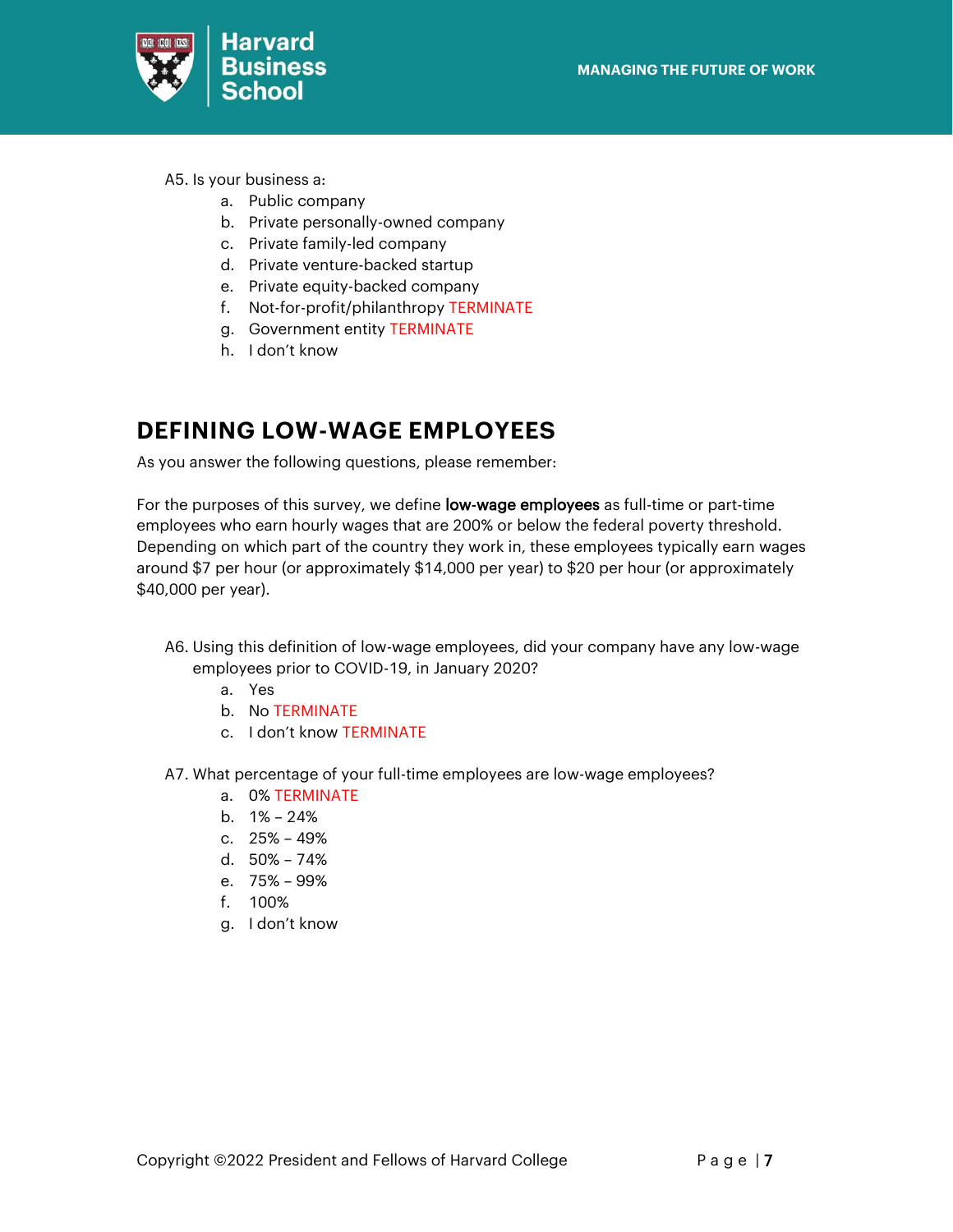

A8. What percentage of your company's low-wage workforce and total workforce consist of part-time employees? (According to the Bureau of Labor Statistics, a part-time employee is one who works fewer than 35 hours per week.) Select one from each column:

| Percentage | 0% | $1\% - 24\%$ | $25% -$ | $50% -$ | 75% – | 100%             | I don't |
|------------|----|--------------|---------|---------|-------|------------------|---------|
| of         |    |              | 49%     | 74%     | 99%   |                  | know    |
| employees  |    |              |         |         |       |                  |         |
| that are   |    |              |         |         |       |                  |         |
| part-time  |    |              |         |         |       |                  |         |
| Low-wage   |    |              |         |         |       | <b>TERMINATE</b> |         |
| employees  |    |              |         |         |       |                  |         |
| only       |    |              |         |         |       |                  |         |
| All        |    |              |         |         |       | <b>TERMINATE</b> |         |
| employees  |    |              |         |         |       |                  |         |
| (including |    |              |         |         |       |                  |         |
| low-wage)  |    |              |         |         |       |                  |         |

A9. What is the average hourly wage of your low-wage employees?

- a. \$7/hour or less
- b. \$7.01/hour \$10.00/hour
- c. 10.01/hour \$15.00/hour
- d. \$15.01/hour \$20.00/hour
- e. \$20.01/hour and above TERMINATE
- f. I don't know TERMINATE
- A10. Prior to COVID-19, in January 2020, were you primarily employed in a human resources function?
	- a. Yes
	- b. No
- A11. Prior to COVID-19, in January 2020, was your company's headquarters located within the US or outside the US?
	- a. Within the US
	- b. Outside the US
	- c. I don't know
- A12. Prior to COVID-19, in January 2020, were the majority of your company's employees located within the US or outside the US?
	- a. Within the US
	- b. Outside the US
	- c. I don't know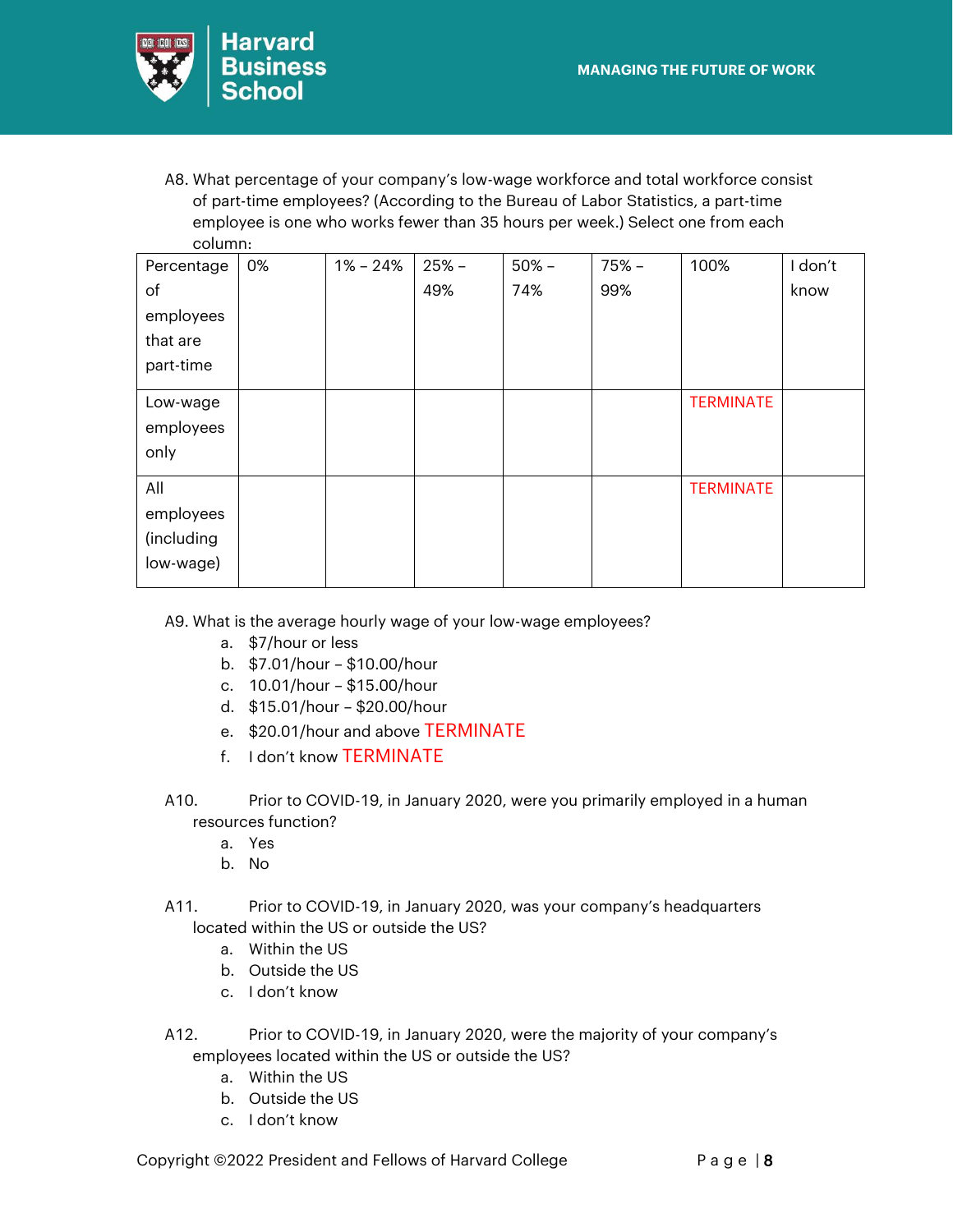

### <span id="page-8-0"></span>**ALERT**

For all remaining questions, please answer from the perspective of your US-based workforce.

- A13. Please indicate all the regions where your company had low-wage employees prior to COVID-19, in January 2020:
	- a. New England (Connecticut, Maine, Massachusetts, New Hampshire, Rhode Island, Vermont)
	- b. Middle Atlantic (New Jersey, New York, Pennsylvania)
	- c. East North Central (Indiana, Illinois, Michigan, Ohio, Wisconsin)
	- d. West North Central (Iowa, Kansas, Minnesota, Missouri, Nebraska, North Dakota, South Dakota)
	- e. South Atlantic (Delaware, Washington, D.C., Florida, Georgia, Maryland, North Carolina, South Carolina, Virginia, West Virginia)
	- f. East South Central (Alabama, Kentucky, Mississippi, Tennessee)
	- g. West South Central (Arkansas, Louisiana, Oklahoma, Texas)
	- h. Mountain (Arizona, Colorado, Idaho, New Mexico, Montana, Utah, Nevada, Wyoming)
	- i. Pacific (Alaska, California, Hawaii, Oregon, Washington)
- A14. [ONLY SHOW IF RESPONDENT ANSWERED A11 "Within the US"] Please indicate the region where your company was headquartered prior to COVID-19, in January 2020:
	- a. New England (Connecticut, Maine, Massachusetts, New Hampshire, Rhode Island, Vermont)
	- b. Middle Atlantic (New Jersey, New York, Pennsylvania)
	- c. East North Central (Indiana, Illinois, Michigan, Ohio, Wisconsin)
	- d. West North Central (Iowa, Kansas, Minnesota, Missouri, Nebraska, North Dakota, South Dakota)
	- e. South Atlantic (Delaware, Washington, D.C., Florida, Georgia, Maryland, North Carolina, South Carolina, Virginia, West Virginia)
	- f. East South Central (Alabama, Kentucky, Mississippi, Tennessee)
	- g. West South Central (Arkansas, Louisiana, Oklahoma, Texas)
	- h. Mountain (Arizona, Colorado, Idaho, New Mexico, Montana, Utah, Nevada, Wyoming)
	- i. Pacific (Alaska, California, Hawaii, Oregon, Washington)
- A15. What percentage of your full-time employees report the following as their gender?
	- a. Female (fill in % out of 100)
	- b. Male  $($  fill in % out of 100)
	- c. Prefer to self-describe (\_\_\_fill in % out of 100)
	- d. I don't know
- A16. What percentage of your full-time employees describe themselves as the following?
	- a. Black or African American ( fill in % out of 100)

Copyright  $@2022$  President and Fellows of Harvard College  $\overline{P}$  a g e | 9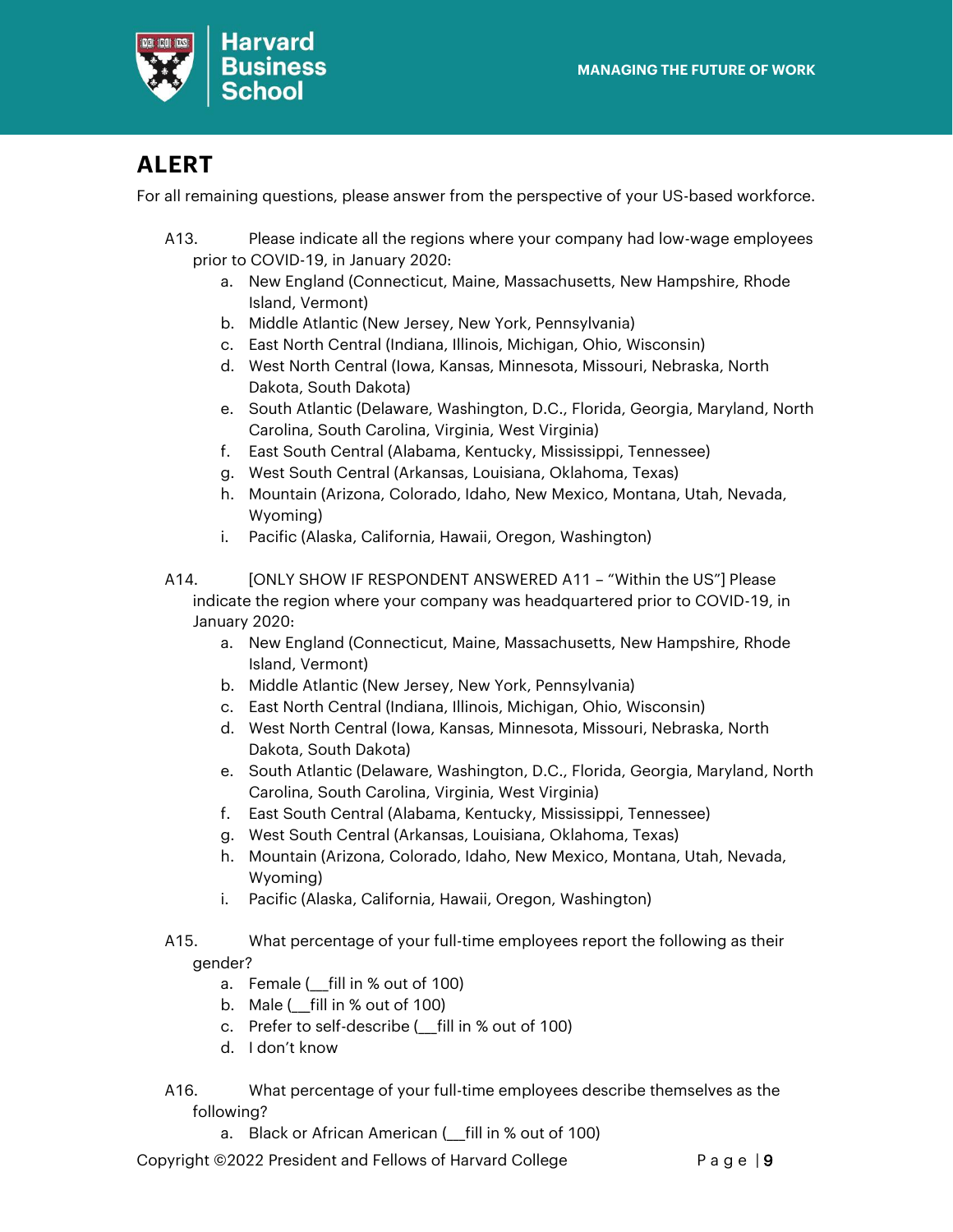

- b. Middle Eastern or North African (*\_\_fill in %* out of 100)
- c. Asian or Asian American (\_\_\_fill in % out of 100)
- d. American Indian, Alaska Native or Other Indigenous (\_\_\_fill in % out of 100)
- e. Native Hawaiian or Other Pacific Islander (\_\_\_fill in % out of 100)
- f. Hispanic or Latinx ( fill in % out of 100)
- g. White (\_\_\_fill in % out of 100)
- h. Prefer to self-describe ( fill in % out of 100)
- i. I don't know
- A17. In order to understand the personal challenges low-wage employees face which can inhibit upward mobility, please tell us the percentage of your full-time lowwage employees that you believe:

|  |  | $0\% - 9\%$ 10% - 29% 30% - 49% 50% - 69% 70% - 100% 1 don't know |  |
|--|--|-------------------------------------------------------------------|--|

- a. Are US immigrants
- b. Have a disability
- c. Are subject to wage garnishment
- d. Have a criminal background issue
- e. Have a drug abuse issue

A18. What best describes your primary industry?

- a. Agriculture, Forestry, Fishing and Hunting
- b. Mining, Quarrying, and Oil and Gas Extraction
- c. Utilities
- d. Construction
- e. Manufacturing
- f. Wholesale Trade
- g. Retail Trade
- h. Transportation and Warehousing
- i. Information
- j. Finance and Insurance
- k. Real Estate and Rental and Leasing
- l. Professional, Scientific, and Technical Services
- m. Management of Companies and Enterprises
- n. Administrative and Support and Waste Management and Remediation **Services**
- o. Educational Services
- p. Health Care and Social Assistance
- q. Arts, Entertainment, and Recreation
- r. Accommodation and Food Services
- s. Other Services (except Public Administration)
- t. Public Administration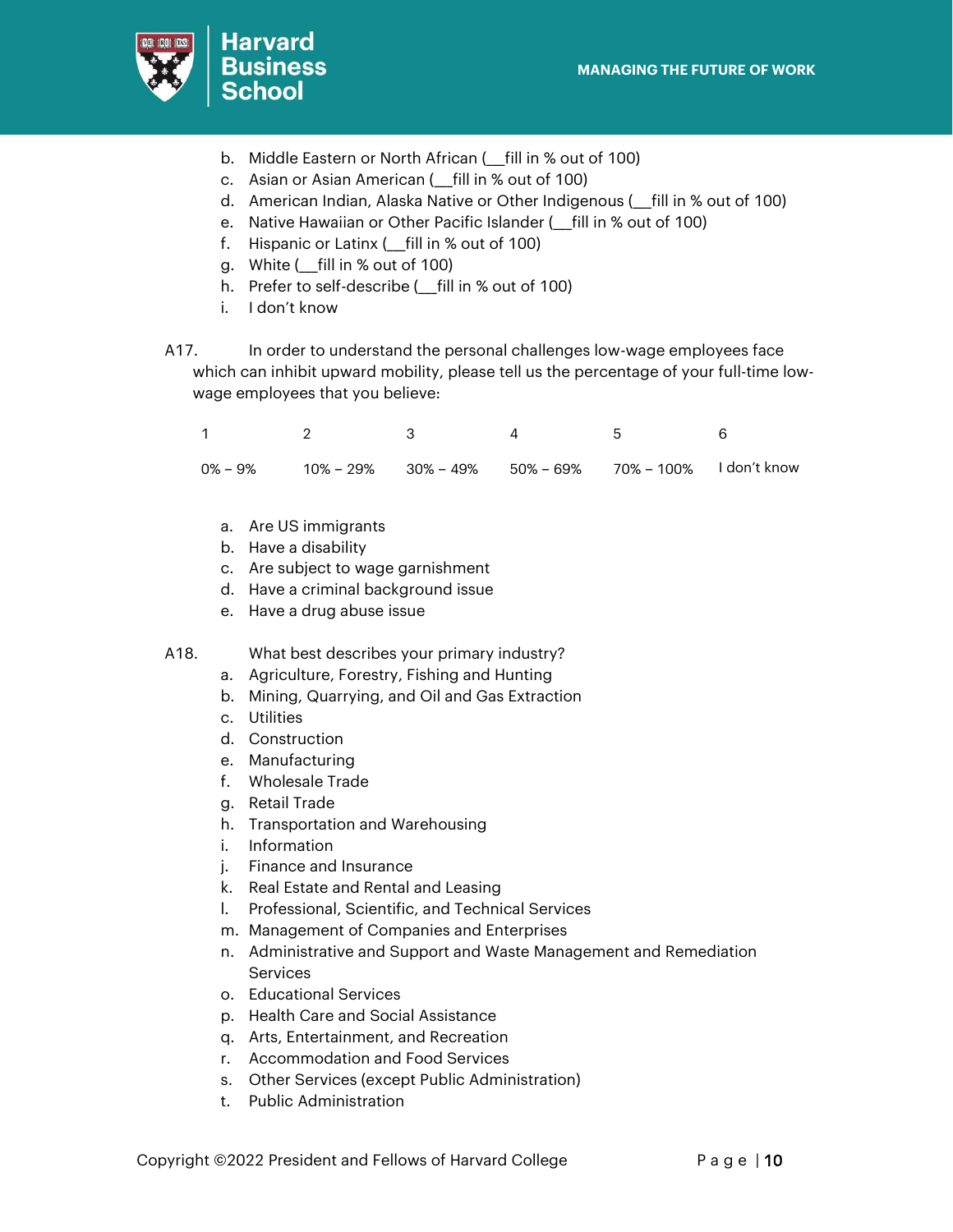

- A19. Does your company use a franchise model?
	- a. Yes
	- b. No
	- c. I don't know
- A20. **If "yes" on prior question] Is your company the parent company or the** franchisee?
	- a. Parent company
	- b. Franchisee
	- c. I don't know
- A21. For managers/supervisors who supervise low-wage employees, what is the average number of low-wage employees that each manager/supervisor supervises?
	- a. 0 5 employees per manager/supervisor
	- b. 6 10 employees per manager/supervisor
	- c. 11 15 employees per manager/supervisor
	- d. 16 20 employees per manager/supervisor
	- e. 21 or more employees per manager/supervisor
	- f. I don't know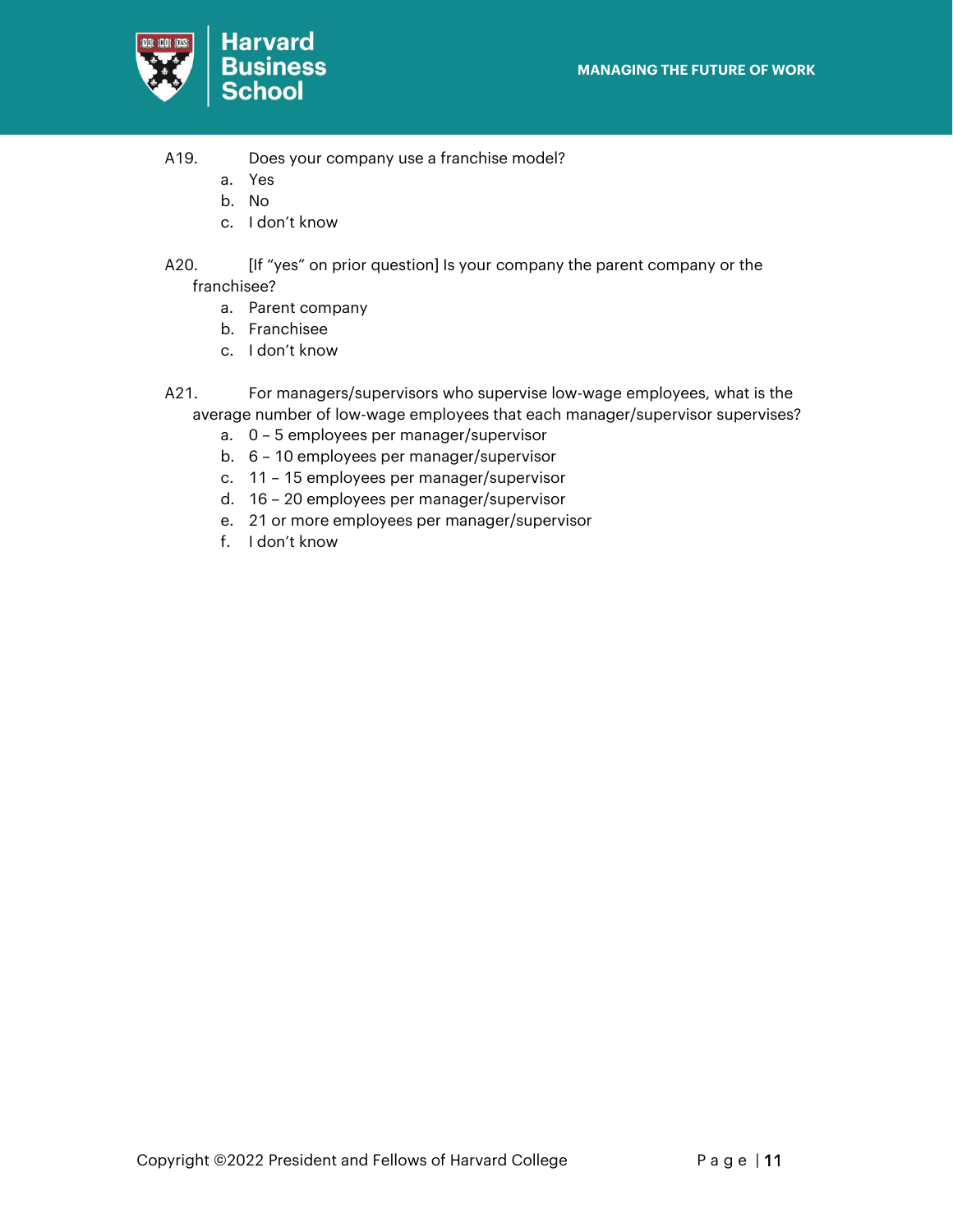

# <span id="page-11-0"></span>**Awareness and Attitudes**

The following questions will ask you to share details about low-wage employees in your company. As you answer the following questions, please remember:

Answer the following questions so that they describe how your company operated prior to the outbreak of COVID-19 in the United States (i.e., answer from your perspective in January 2020).

### <span id="page-11-1"></span>**DEFINING LOW-WAGE EMPLOYEES**

As you answer the following questions, please remember:

For the purposes of this survey, we define low-wage employees as full-time or part-time employees who earn hourly wages that are 200% or below the federal poverty threshold. Depending on which part of the country they work in, these employees typically earn wages around \$7 per hour (or approximately \$14,000 per year) to \$20 per hour (or approximately \$40,000 per year).

### <span id="page-11-2"></span>**PERSONAL CIRCUMSTANCES**

B1. Please tell us how strongly you agree or disagree that each of the following conditions is a barrier to the upward mobility of low-wage employees at your company.

|          |          |               |          |       | ี            |
|----------|----------|---------------|----------|-------|--------------|
| Disagree | Somewhat | Neither agree | Somewhat | Aaree | I don't know |
|          | disagree | nor disagree  | agree    |       |              |

- a. Low-wage employees don't have reliable transportation to and from work
- b. Low-wage employees don't have reliable caregiving options for looking after family
- c. Low-wage employees don't feel comfortable asking their manager/supervisor for assistance when they have personal circumstances preventing them from moving up (e.g., cannot afford training costs, cannot make their shift due to sick family member)
- d. Low-wage employees cannot afford the upfront costs for actions they need to take to move up (e.g., training fees, relocation costs)
- e. Low-wage employees don't have the time needed to invest in obtaining the training, certifications, and/or skills needed to move up
- f. Low-wage employees can't stay in their job long enough to move up
- g. Other (please specify) [free text]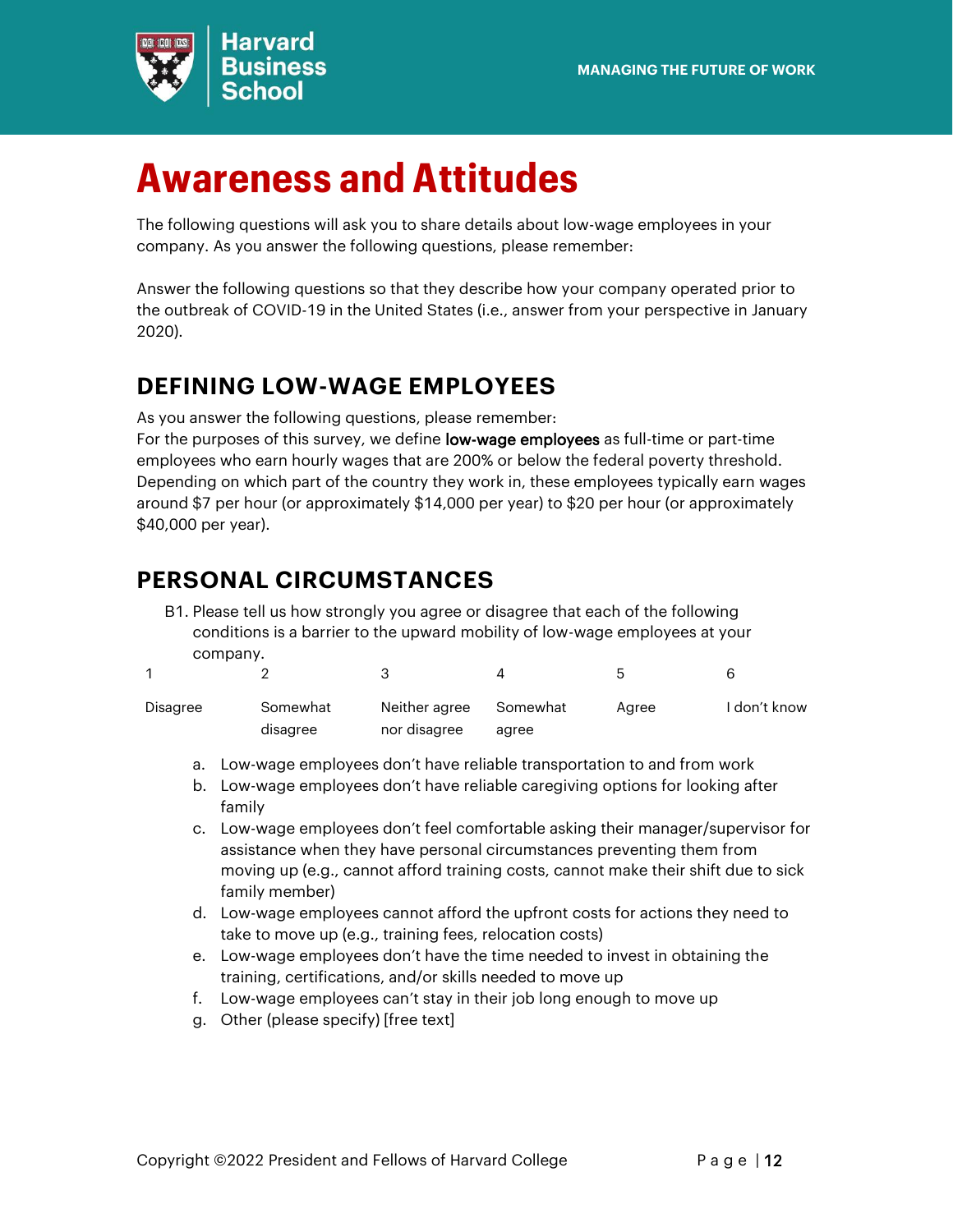

### <span id="page-12-0"></span>**DEFINING SOFT SKILLS**

In the next section, we define soft skills as interpersonal behaviors and attributes necessary for success at work, such as the ability to communicate well with other people, teamwork, professionalism, and on-time attendance.

## <span id="page-12-1"></span>**EDUCATION AND SKILLS**

B2. Please tell us how strongly you agree or disagree that each of the following conditions is a barrier to the upward mobility of low-wage employees at your company.  $\sim$  $\overline{4}$ 

1

| Disagree | Somewhat | Neither agree | Somewhat | Aaree | I don't know |
|----------|----------|---------------|----------|-------|--------------|
|          | disagree | nor disagree  | agree    |       |              |

- a. Low-wage employees don't have the English language fluency needed to move up
- b. Low-wage employees don't have the literacy skills to move up
- c. Low-wage employees don't have the numeracy skills to move up
- d. Low-wage employees don't have a secondary diploma or a GED
- e. Low-wage employees don't have soft skills needed to move up
- f. Low-wage employees don't have technical skills (e.g., knowledge of certain equipment, systems, or tools) needed to move up
- g. Other (please specify) [free text]

#### <span id="page-12-2"></span>**JOB STRUCTURE**

B3. Please tell us how strongly you agree or disagree that each of the following conditions is a barrier to the upward mobility of low-wage employees at your company.  $\circ$ 5

|          |          |               |          |       | h            |
|----------|----------|---------------|----------|-------|--------------|
| Disagree | Somewhat | Neither agree | Somewhat | Aaree | I don't know |
|          | disagree | nor disagree  | agree    |       |              |

- a. My company does not give autonomy at work to low-wage employees
- b. My company does not provide stable enough work schedules to low-wage employees
- c. My company does not provide flexible enough work schedules to low-wage employees
- d. Other (please specify) [free text]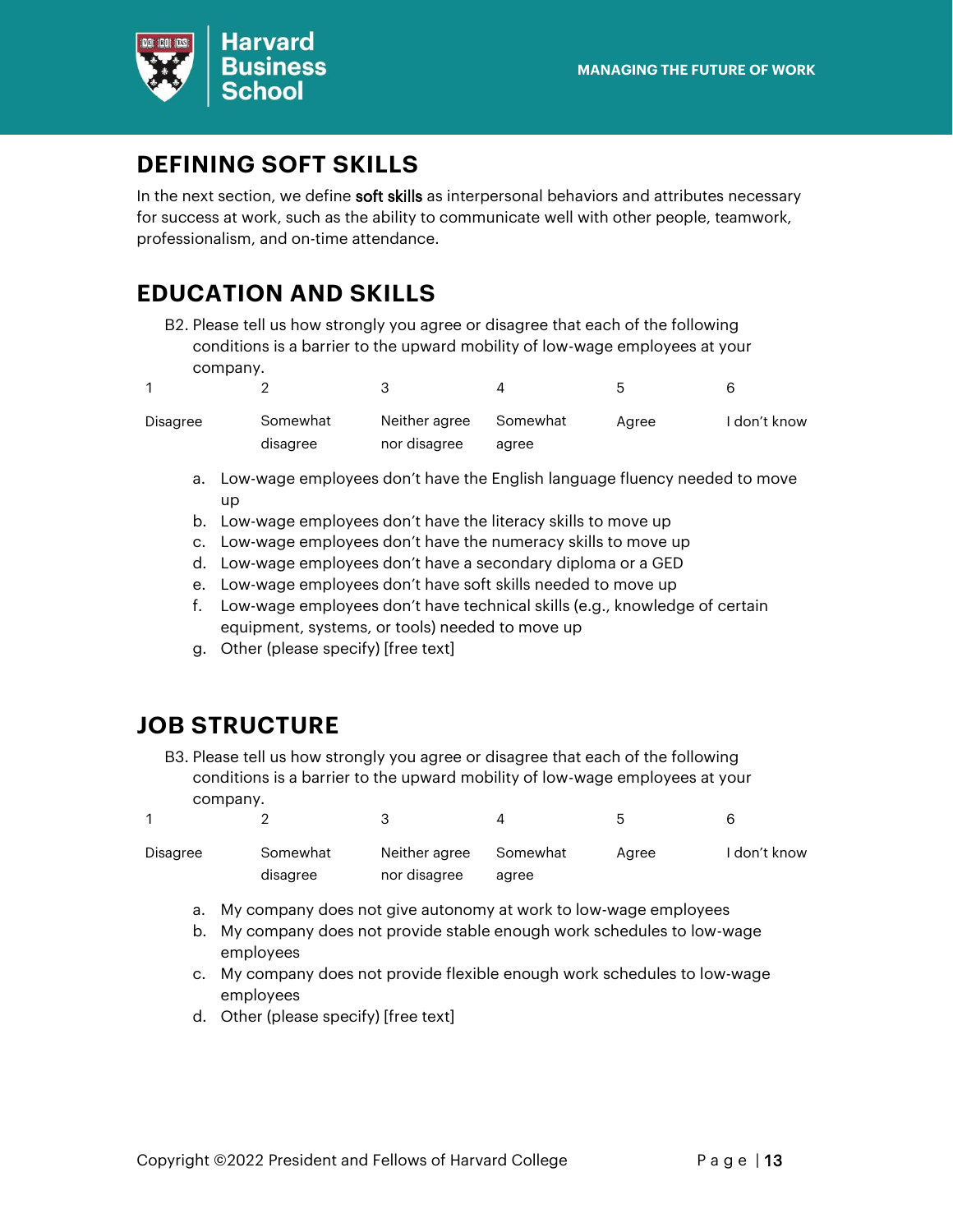

#### <span id="page-13-0"></span>**COMPANY AND INDUSTRY OPPORTUNITIES**

B6. Please tell us how strongly you agree or disagree that each of the following conditions is a barrier to the upward mobility of low-wage employees at your company.

|          |          |               |          | h     | ൳            |
|----------|----------|---------------|----------|-------|--------------|
| Disagree | Somewhat | Neither agree | Somewhat | Aaree | I don't know |
|          | disagree | nor disagree  | agree    |       |              |

- a. My industry doesn't have many opportunities for low-wage employees to move to a job with higher pay, skills, and productivity
- b. My company doesn't have many opportunities for low-wage employees to move to a job with higher pay, skills, and productivity
- c. Other (please specify) [free text]

#### <span id="page-13-1"></span>**MENTORSHIP**

 $\mathcal{D}$ 

1

B7. Please tell us how strongly you agree or disagree that each of the following conditions is a barrier to the upward mobility of low-wage employees at your company.

| Disagree | Somewhat | Neither agree | Somewhat | Aaree | I don't know |
|----------|----------|---------------|----------|-------|--------------|
|          | disagree | nor disagree  | agree    |       |              |

a. Low-wage employees don't have a role model or mentor at work

3

b. Low-wage employees don't have anyone at work to turn to for advice about how to move up

4

5

6

- c. Low-wage employees don't have anyone at work who they trust
- d. Low-wage employees don't have a sense of belonging at work
- e. Low-wage employees don't have anyone at work who cares about their advancement
- f. Other (please specify) [free text]

#### <span id="page-13-2"></span>**DEFINING CAREER PATHWAYS**

In the section below, we use the term career pathways to describe the opportunities for progression for low-wage employees to upgrade their skills such that it results in a pay increase or promotion, or both.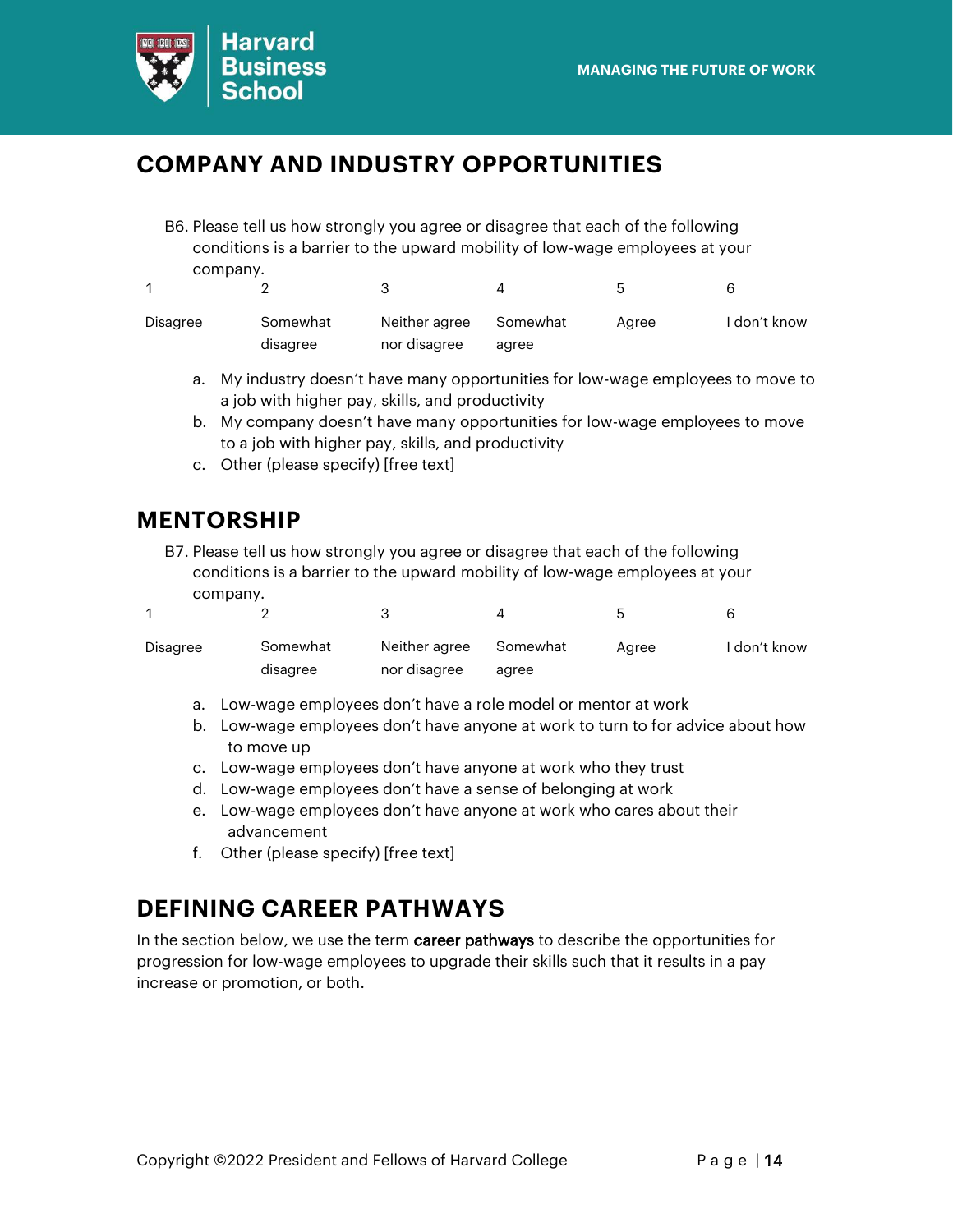

#### <span id="page-14-0"></span>**EMPLOYEE AWARENESS ABOUT CAREER PATHWAYS**

B8. Please tell us how strongly you agree or disagree that each of the following conditions is a barrier to the upward mobility of low-wage employees at your company.

|          |          |               |          | $\mathbf{h}$ | Б            |
|----------|----------|---------------|----------|--------------|--------------|
| Disagree | Somewhat | Neither agree | Somewhat | Aaree        | I don't know |
|          | disagree | nor disagree  | agree    |              |              |

- a. Low-wage employees are not aware of career pathways in their current area of work (i.e., function or department) within my company
- b. Low-wage employees are not aware of career pathways outside their area of work (i.e., function or department) within my company
- c. Low-wage employees don't know what training, certifications, and/or skills are needed to move up within my company
- d. Low-wage employees don't know how to get the training, certifications, and/or skills needed to move up within my company
- e. Low-wage employees don't know what they need to do to move to a job with higher pay, skills, and productivity within my company
- f. My company doesn't provide the training and/or certifications low-wage employees need to move up
- g. Other (please specify) [free text]

#### <span id="page-14-1"></span>**EMPLOYEE ATTITUDES TO UPWARD MOBILITY**

B9. Please tell us how strongly you agree or disagree that each of the following conditions is a barrier to the upward mobility of low-wage employees at your company.

|          |          |               |          |       | ี่ค          |
|----------|----------|---------------|----------|-------|--------------|
| Disagree | Somewhat | Neither agree | Somewhat | Aaree | I don't know |
|          | disagree | nor disagree  | agree    |       |              |

- a. Low-wage employees don't have interest in moving up
- b. Low-wage employees don't want to take on the additional responsibility that would be required if they were to move up
- c. Low-wage employees don't believe moving up is possible
- d. Low-wage employees' family and/or peers are not supportive of them trying to move up
- e. Low-wage employees don't want to be rejected for a promotion
- f. Low-wage employees worry if they apply to a higher-level job and their application is not accepted there will be negative consequences for their job
- g. Other (please specify) [free text]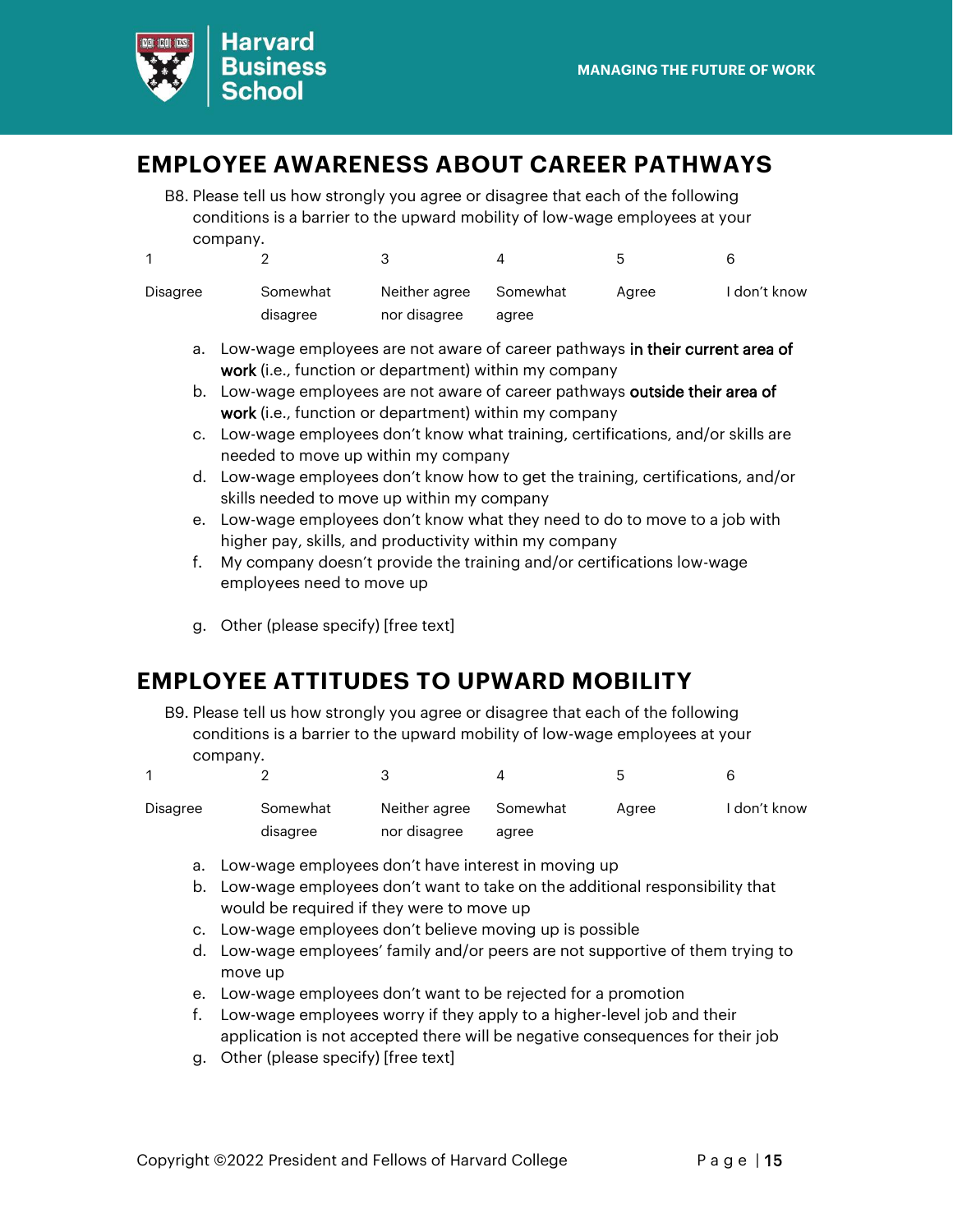

#### <span id="page-15-0"></span>**DEFINING LOW-WAGE EMPLOYEES**

As you answer the following questions, please remember:

For the purposes of this survey, we define **low-wage employees** as full-time or part-time employees who earn hourly wages that are 200% or below the federal poverty threshold. Depending on which part of the country they work in, these employees typically earn wages around \$7 per hour (or approximately \$14,000 per year) to \$20 per hour (or approximately \$40,000 per year).

### <span id="page-15-1"></span>**DEFINING UPWARD MOBILITY**

As you answer the following questions, please remember:

We define upward mobility as an improvement in skills that enhances a worker's productivity and results in an increase in the worker's pay, or a promotion, or both.

B10. What is the most common occupation among low-wage employees at your company?

- a. Maintenance and Repair Employees, General
- b. Nursing Assistants
- c. Medical Assistants
- d. Combined Food Preparation and Serving Employees, Including Fast Food
- e. Janitors and Cleaners, Except Maids and Housekeeping Cleaners
- f. Pharmacy Technicians
- g. Maids and Housekeeping Cleaners
- h. Cooks, Restaurant
- i. Teacher Assistants
- j. Driver/Sales Employees
- k. Waiters and Waitresses
- l. (This list is much longer, but only including first few in order to avoid clutter.)
- B11. You selected [pipe in occupation from Q9] as the most common low-wage occupation in your company. What percentage of your overall workforce is in this occupation?
	- a. 1% 24%
	- b. 25% 49%
	- c. 50% 74%
	- d. 75% 99%
	- e. 100%
	- f. I don't know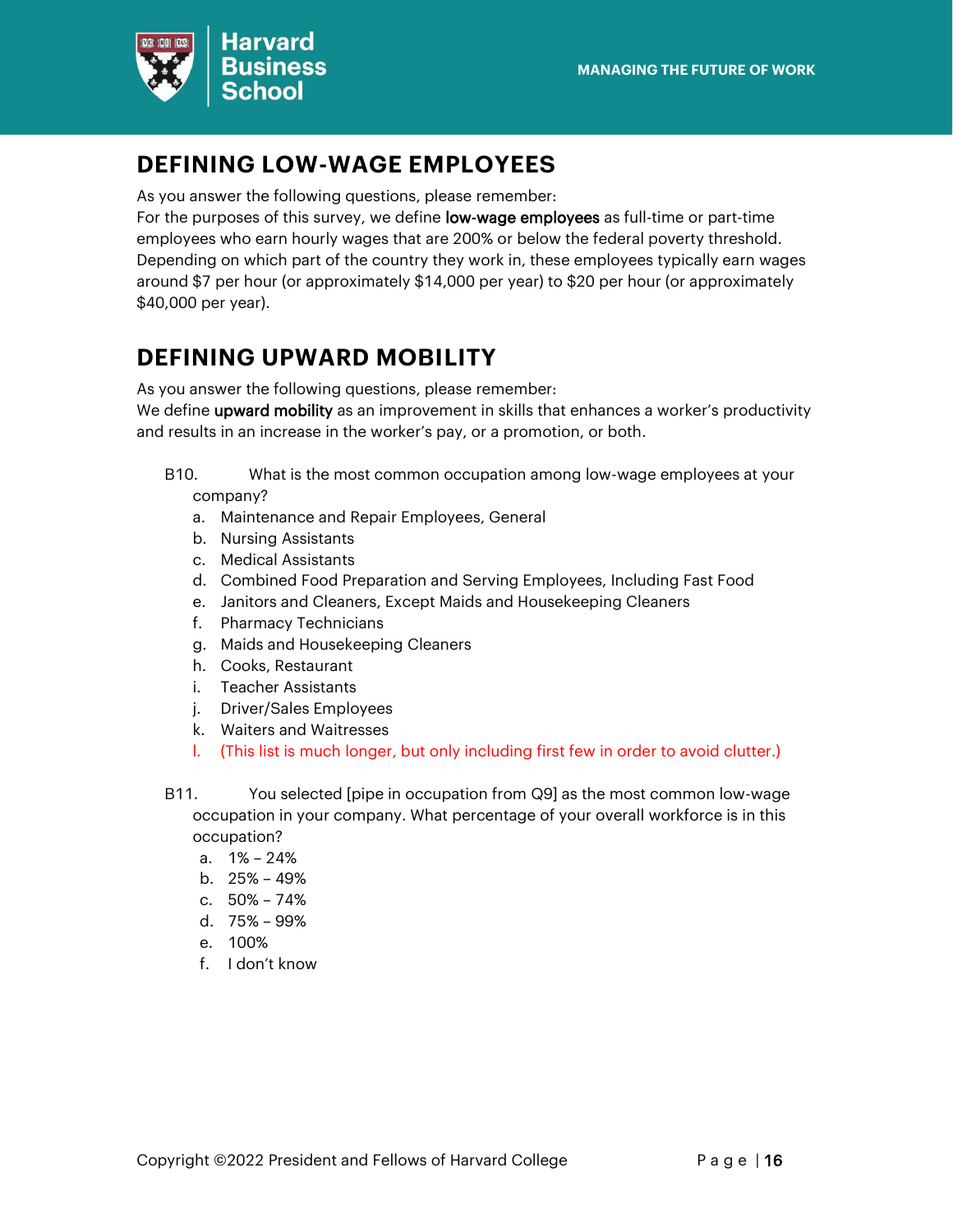

B12. From January 2019 to January 2020 (the year prior to COVID-19), what percentage of your company's low-wage workforce and total workforce experienced upward mobility?

| of workers<br>experienced | 10% | 15% | 20% | than<br>20% | know |
|---------------------------|-----|-----|-----|-------------|------|
|                           |     |     |     |             |      |
| Low-wage<br>employees     |     |     |     |             |      |
|                           |     |     |     |             |      |
| employees                 |     |     |     |             |      |
|                           |     |     |     |             |      |
|                           |     |     |     |             |      |
| employees)                |     |     |     |             |      |
|                           |     |     |     |             |      |

B13. From January 2019 to January 2020 (the year prior to COVID-19), in your company, what would you estimate were the turnover rates of:

| Turnover   | $0% -$ | $25% -$ | $50% -$ | 75% – | More     | I don't |
|------------|--------|---------|---------|-------|----------|---------|
| rate       | 24%    | 49%     | 74%     | 99%   | than 99% | know    |
| Low-wage   |        |         |         |       |          |         |
| employees  |        |         |         |       |          |         |
| only       |        |         |         |       |          |         |
| All        |        |         |         |       |          |         |
| employees  |        |         |         |       |          |         |
| (including |        |         |         |       |          |         |
| low-wage   |        |         |         |       |          |         |
| employees) |        |         |         |       |          |         |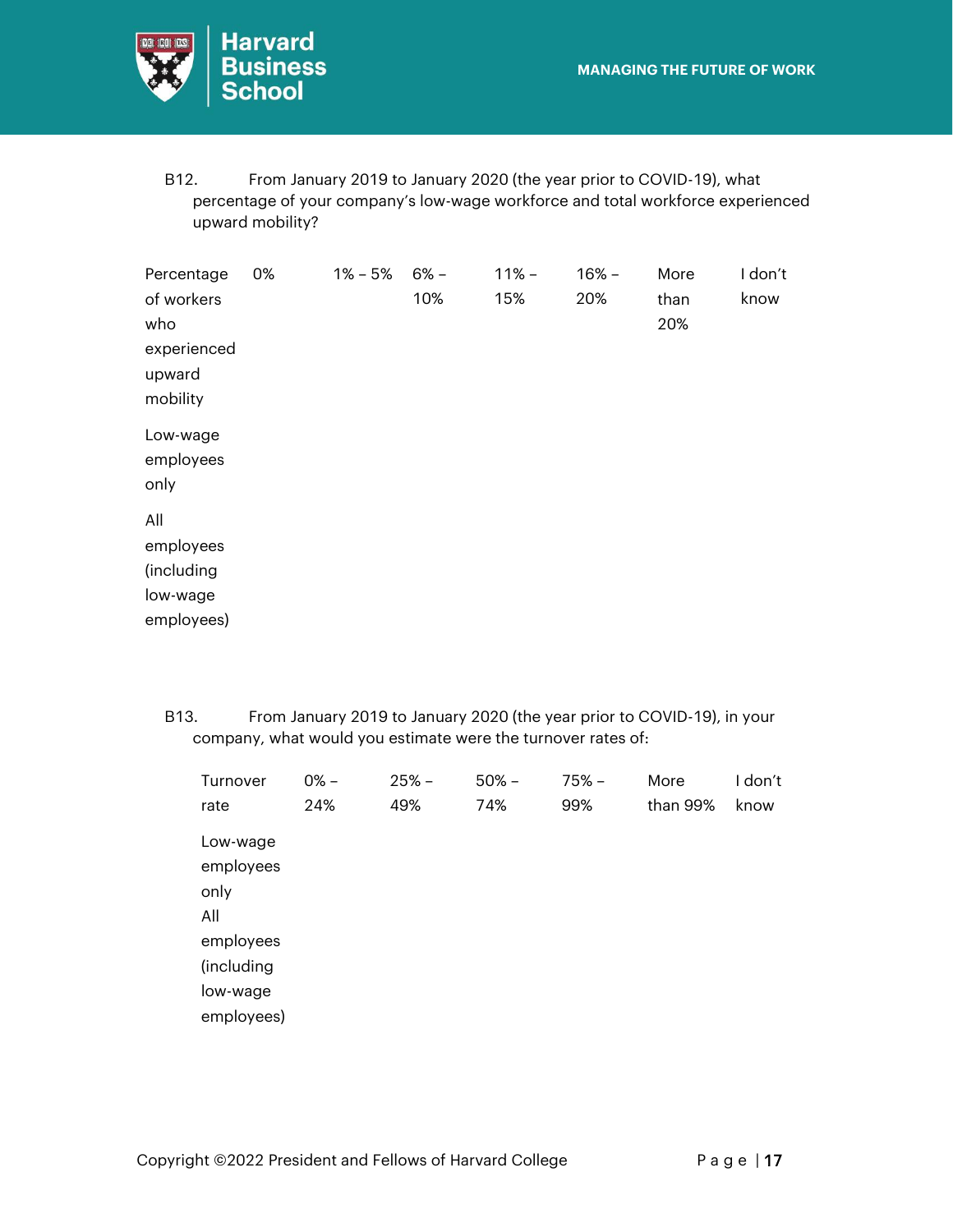

B14. Prior to COVID-19, in January 2020, what would you estimate was the average tenure employed at your company of:

| Average<br>tenure                                        | Less than<br>a year | $1 - 2$ years $3 - 5$ years $6 - 10$ | years | More than<br>10 years | I don't<br>know |
|----------------------------------------------------------|---------------------|--------------------------------------|-------|-----------------------|-----------------|
| Low-wage<br>employees<br>only                            |                     |                                      |       |                       |                 |
| All<br>employees<br>(including<br>low-wage<br>employees) |                     |                                      |       |                       |                 |

B15. You previously said the average tenure of low-wage employees at your company was [Pipe in tenure from Q14]. In your experience, is this:

- a. Significantly higher than your industry's average
- b. Somewhat higher than your industry's average
- c. About the same as your industry's average
- d. Somewhat lower than your industry's average
- e. Significantly lower than your industry's average
- f. I don't know

B4. Finding qualified applicants for low-wage jobs in my company is:

| 1         | 2                                                       | 3                        |                  | 5         | 6               |
|-----------|---------------------------------------------------------|--------------------------|------------------|-----------|-----------------|
| Very easy | Somewhat<br>easy                                        | Neither easy<br>nor hard | Somewhat<br>hard | Very hard | I don't<br>know |
|           | B5. Finding qualified applicants for all other jobs is: |                          |                  |           |                 |
|           |                                                         | 3                        | 4                | 5         | 6               |
| Very easy | Somewhat<br>easy                                        | Neither easy<br>nor hard | Somewhat<br>hard | Very hard | I don't<br>know |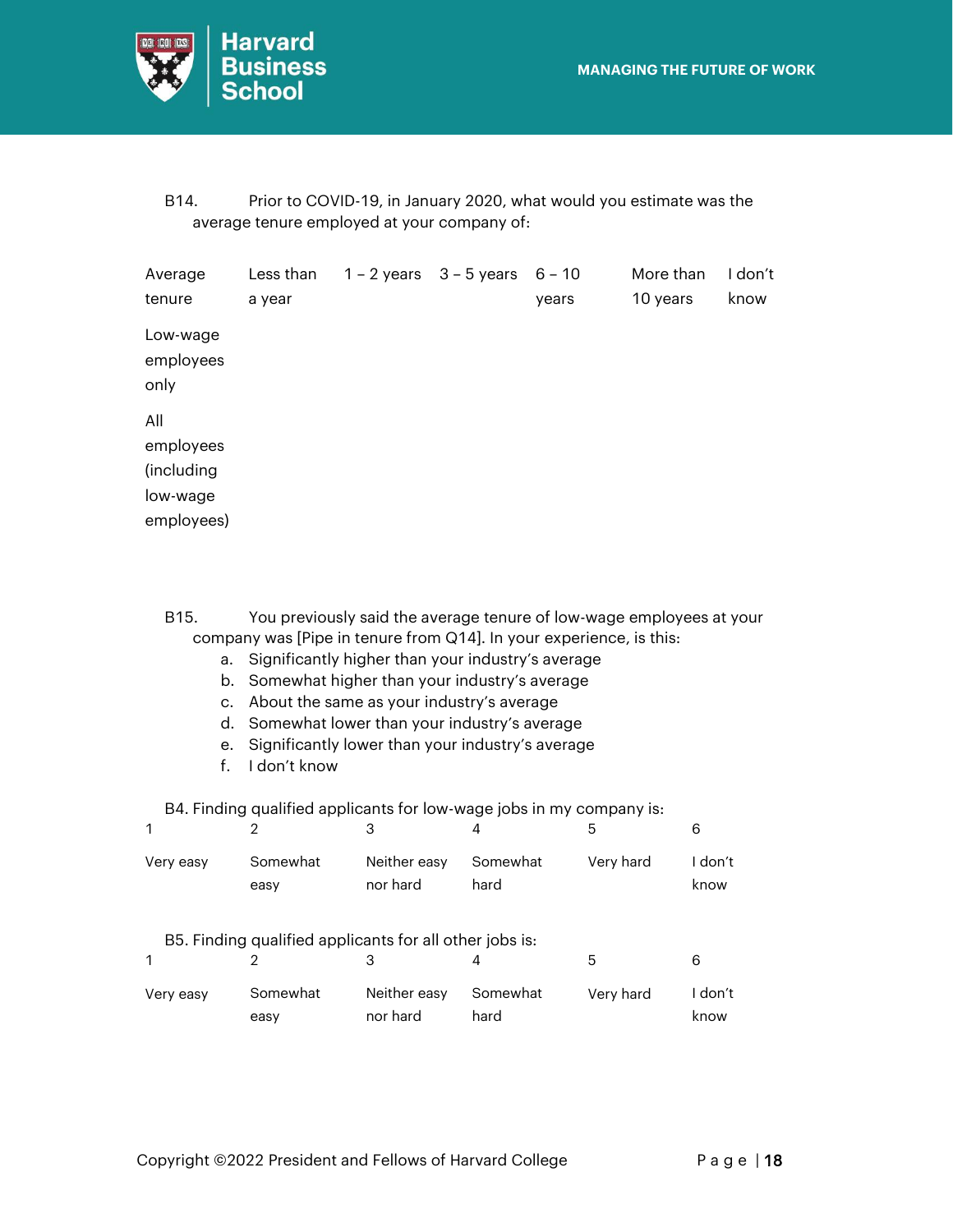

<span id="page-18-0"></span>

Actions

This survey section seeks to understand the actions employers are taking to increase upward mobility for low-wage employees. It is divided into two parts: Culture and Employer Practices.

## <span id="page-18-1"></span>**DEFINING UPWARD MOBILITY**

As you answer the following questions, please remember:

We define **upward mobility** as an improvement in skills that enhances a worker's productivity and results in an increase in the worker's pay, or a promotion, or both.

## <span id="page-18-2"></span>**NOTE ON COVID-19**

As you answer the following questions, please remember:

Answer the following questions so that they describe how your company operated prior to the outbreak of COVID-19 in the United States (i.e., answer from your perspective in January 2020).

### <span id="page-18-3"></span>**CULTURE**

This set of questions will ask you to reflect on how your company supports a **culture** that recognizes the importance of retention and the value of low-wage employees to the competitiveness of your company.

#### <span id="page-18-4"></span>**Company Values**

C1. For the following questions, please indicate how much you agree or disagree with the following set of statements.

|          |          |               |          | h     | 6            |
|----------|----------|---------------|----------|-------|--------------|
| Disagree | Somewhat | Neither agree | Somewhat | Aaree | I don't know |
|          | disagree | nor disagree  | agree    |       |              |

- a. My company values low-wage employees
- b. My company is a great place to work for low-wage employees
- c. My company's culture inspires low-wage employees to try to move up
- d. I am skeptical of the benefits of investing in the upward mobility of low-wage employees
- e. Low-wage employees are crucial to my company's success
- f. It is essential to my company's success for low-wage employees to have upward mobility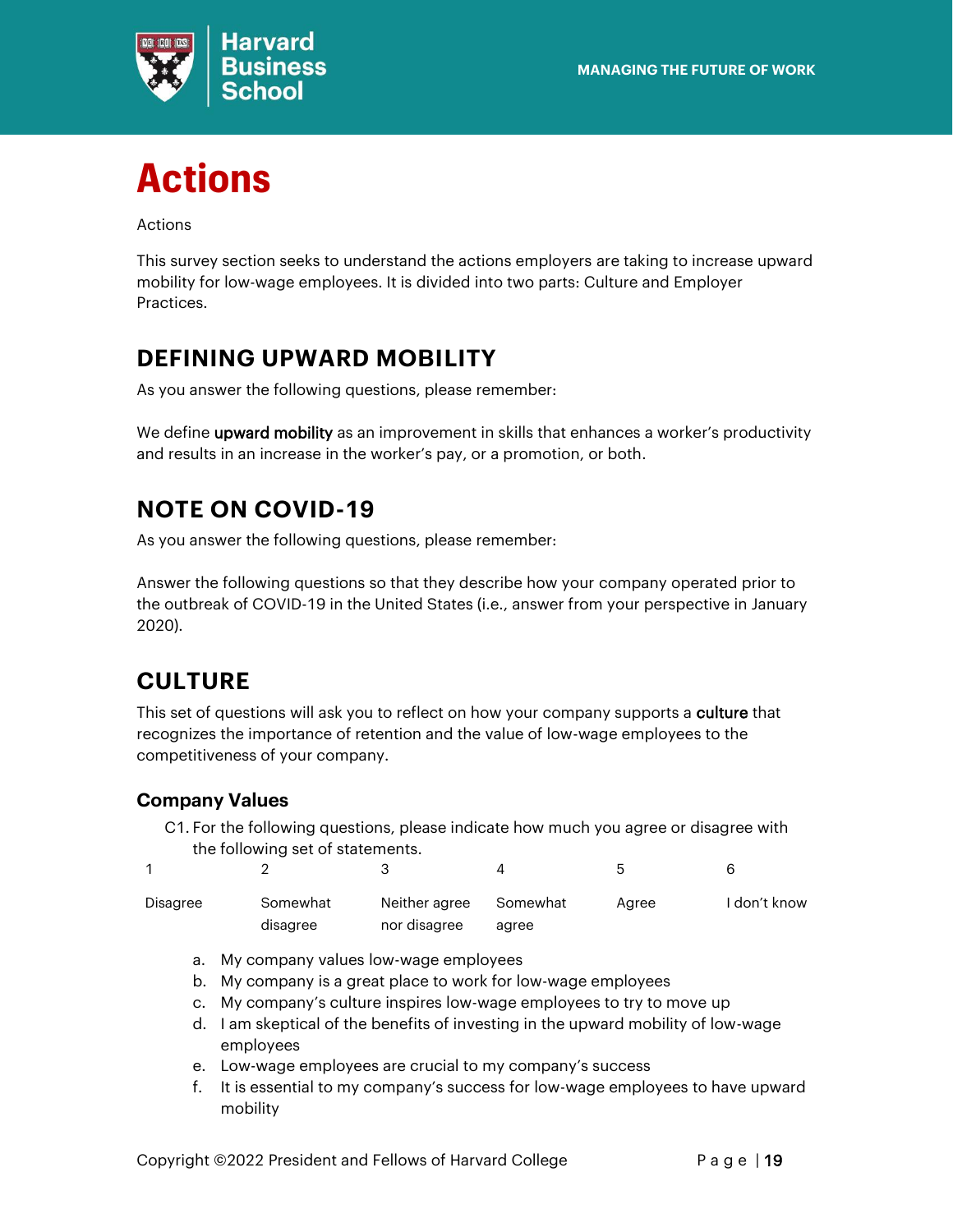

- g. My company has a culture that prioritizes "hiring from within" over "hiring from outside"
- h. I am open to learning about how increasing the upward mobility of low-wage employees might benefit my company
- i. I am proud of how my company invests in the upward mobility of low-wage employees

#### <span id="page-19-0"></span>**Staffing**

C2. For the following questions, please indicate how much you agree or disagree with the following set of statements.

|          |          |               |          | ۰.    |              |
|----------|----------|---------------|----------|-------|--------------|
| Disagree | Somewhat | Neither agree | Somewhat | Aaree | I don't know |
|          | disagree | nor disagree  | agree    |       |              |

- a. My company works to maintain headcount through economic downturns
- b. My company typically fills higher-level jobs by hiring experienced employees from the job market
- c. My company views low-wage employees as easily replaceable
- d. My company doesn't invest in training low-wage employees because they will leave
- e. Low-wage employees don't require additional upskilling to serve my company better

C3. How important do you think the following benefits are to people applying to lowwage positions at your company?

|             |             |             |           | <b>5</b>  | h            |
|-------------|-------------|-------------|-----------|-----------|--------------|
| Unimportant | Somewhat    | Neither     | Somewhat  | Important | I don't know |
|             | unimportant | unimportant | important |           |              |

nor important

- a. Location
- b. Control over work location
- c. Convenient to get to work location
- d. Opportunities for upward mobility
- e. Clear communication about opportunities for upward mobility
- f. Level of pay
- g. Stable and predictable pay
- h. Caregiving assistance benefit
- i. Flexible sick time policy
- j. Transportation assistance benefit
- k. Tuition benefits
- l. Other company benefits (e.g., healthcare benefits)
- m. Worker stock options program or other worker ownership structure
- n. Control over hours
- o. Stable and predictable hours
- p. Skill development opportunities (e.g., training programs)

Copyright ©2022 President and Fellows of Harvard College P a g e | 20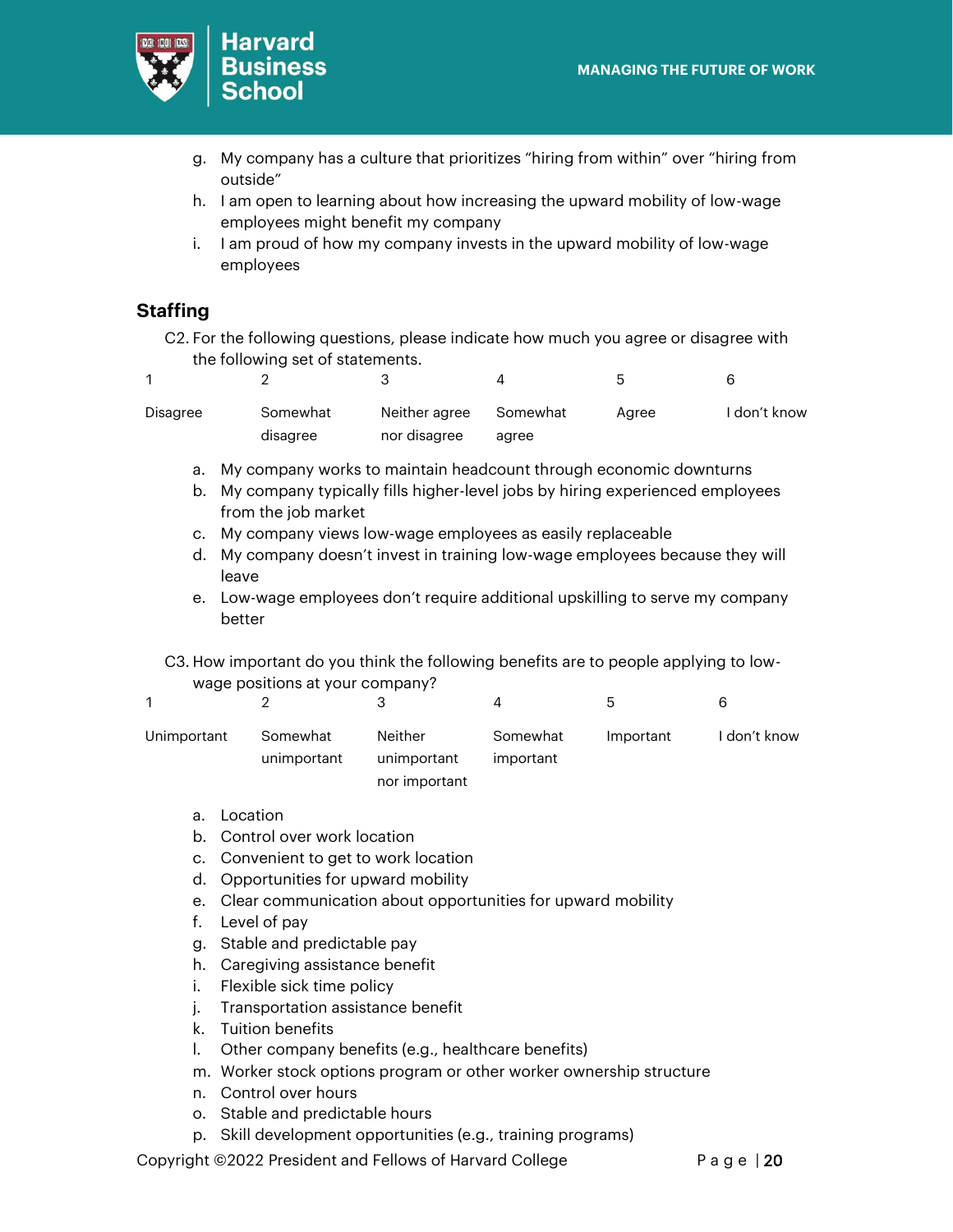

- q. Supportive team members
- r. Supportive supervisors
- s. Job security
- t. Type of work fits my interest and goals
- u. Other (please specify) [free text]

#### <span id="page-20-0"></span>**EMPLOYER PRACTICES**

This set of questions will ask whether you are familiar with employer practices for boosting the upward mobility of low-wage employees.

We have curated a list of best practices below. They are separated according to stages in the employment cycle: pre-employment, hiring, onboarding, on-the-job support, pathways for advancement, learning and development, and offboarding and post-exit.

### <span id="page-20-1"></span>**DEFINING LOW-WAGE EMPLOYEES**

As you answer the following questions, please remember:

For the purposes of this survey, we define **low-wage employees** as full-time or part-time employees who earn hourly wages that are 200% or below the federal poverty threshold. Depending on which part of the country they work in, these employees typically earn wages around \$7 per hour (or approximately \$14,000 per year) to \$20 per hour (or approximately \$40,000 per year).

### <span id="page-20-2"></span>**NOTE ON COVID-19**

Answer the following questions so that they describe how your company operated prior to the outbreak of COVID-19 in the United States (i.e., answer from your perspective in January 2020).

#### <span id="page-20-3"></span>**DEFINING CAREER PATHWAYS**

As you answer the following questions, please remember:

In the section below, we use the term career pathways to describe the opportunities for progression for low-wage employees to upgrade their skills such that it results in a pay increase or promotion, or both.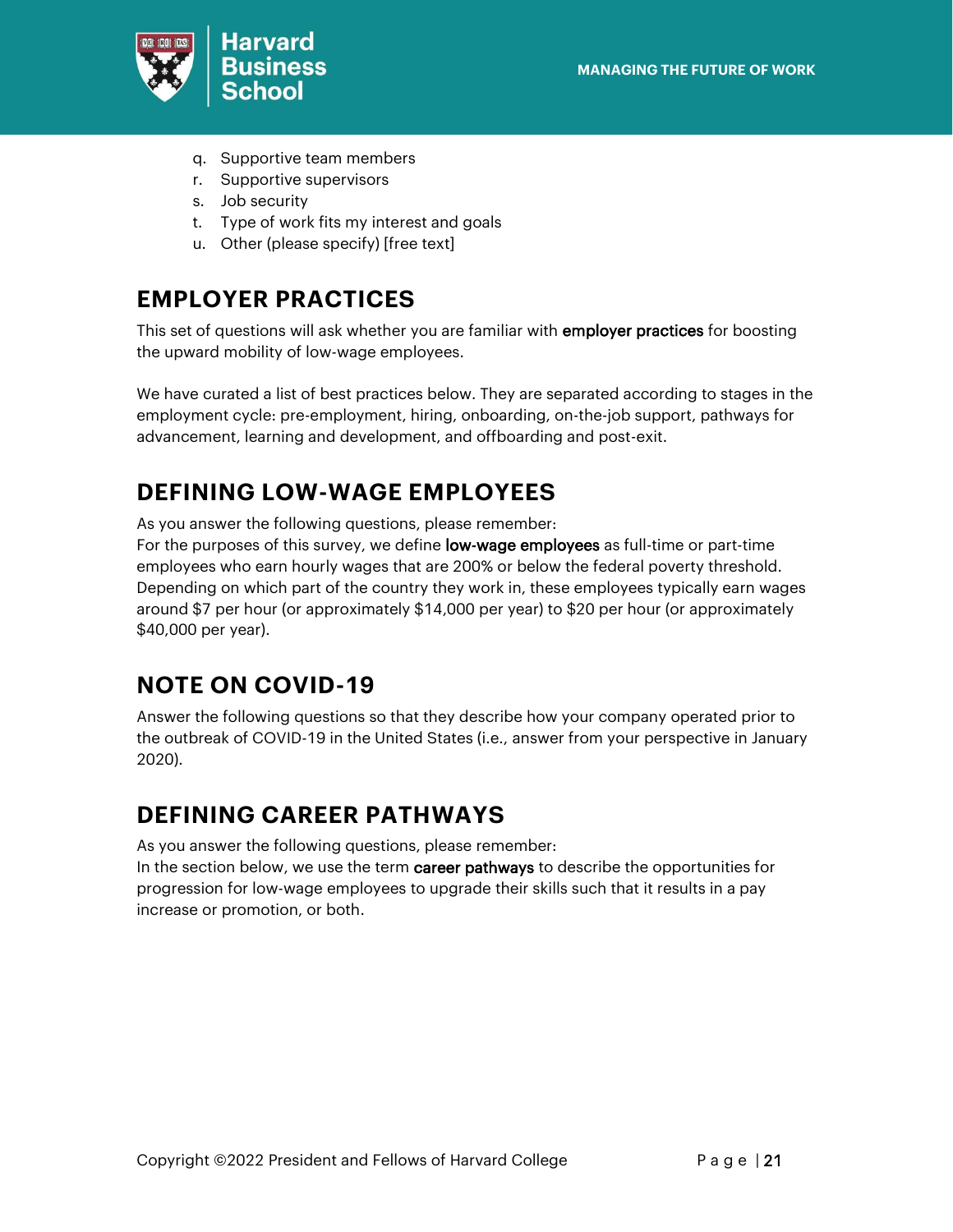

#### <span id="page-21-0"></span>**Pre-employment**

| C4. How often does your company:           |                                           |                                                  |                                            |                                           |              |  |  |
|--------------------------------------------|-------------------------------------------|--------------------------------------------------|--------------------------------------------|-------------------------------------------|--------------|--|--|
|                                            |                                           | З                                                |                                            | 5                                         | 6            |  |  |
| My company<br>always uses<br>this practice | My company<br>often uses this<br>practice | My company<br>sometimes<br>uses this<br>practice | My company<br>rarely uses<br>this practice | My company<br>never uses<br>this practice | I don't know |  |  |

- a. Internally communicate success stories of my company's employees who start as low-wage employees and then go on to achieve career progression within the company
- b. Externally communicate success stories of my company's employees who start as low-wage employees and then go on to achieve career progression within the company
- c. Describe the job expectations (e.g., daily responsibilities and the expectations beyond that, such as food servers being expected to clean the restrooms) *during the hiring process*
- d. Describe career pathways *on the company website*
- e. Describe career pathways *in job postings*
- f. Describe career pathways *in job interviews*
- g. Describe total compensation (i.e., pay ranges and benefits) for different roles on the career pathways *on the company website*
- h. Describe total compensation (i.e., pay ranges and benefits) for different roles on the career pathways *in job postings*
- i. Describe total compensation (i.e., pay ranges and benefits) for different roles on the career pathways *in job interviews*
- j. Use any other practices not listed here. Please describe: [free text]

Pre-employment

C5. Please rate how you feel about the value each of the following actions has to the competitiveness of your company.

| 1                                                                        | 2                                                                          | 3                                                                                 | 4                                                                             | 5                                                                       | 6             |
|--------------------------------------------------------------------------|----------------------------------------------------------------------------|-----------------------------------------------------------------------------------|-------------------------------------------------------------------------------|-------------------------------------------------------------------------|---------------|
| l am very<br>optimistic this<br>practice will<br>benefit my<br>company's | am somewhat<br>optimistic this<br>practice will<br>benefit my<br>company's | ∣ am neither<br>optimistic nor<br>pessimistic this<br>practice will<br>benefit my | ' am somewhat<br>pessimistic this<br>practice will<br>benefit my<br>company's | am very<br>pessimistic this<br>practice will<br>benefit my<br>company's | don't<br>know |
| competitiveness                                                          | competitiveness                                                            | company's<br>competitiveness                                                      | competitiveness                                                               | competitiveness                                                         |               |

a. Internally communicate success stories of my company's employees who start as low-wage employees and then go on to achieve career progression within the company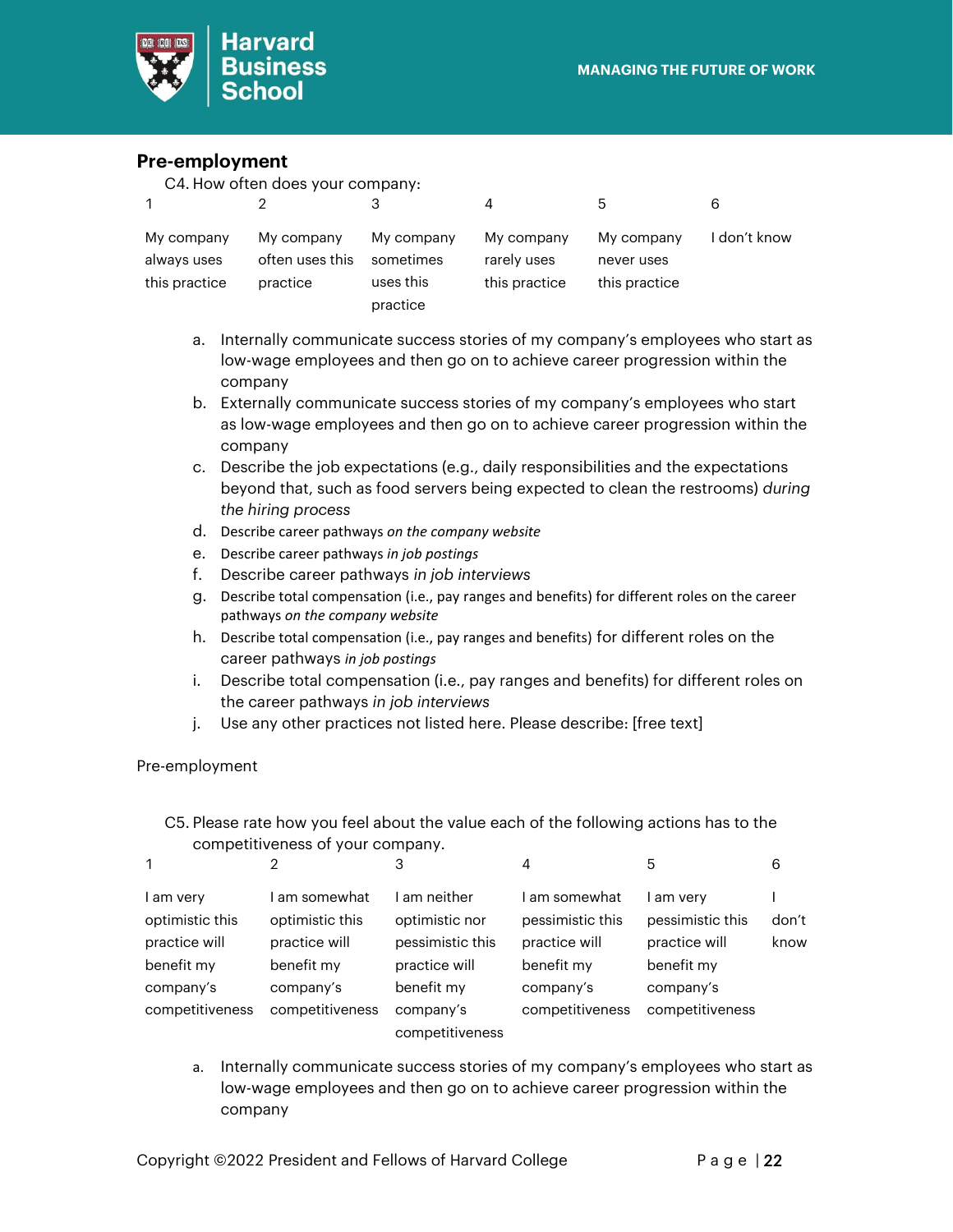

- b. Externally communicate success stories of my company's employees who start as low-wage employees and then go on to achieve career progression within the company
- c. Describe the job expectations (e.g., daily responsibilities and the expectations beyond that, such as food servers may also be expected to clean the restrooms) *during the hiring process*
- d. Describe career pathways *on the company website*
- e. Describe career pathways *in job postings*
- f. Describe career pathways *in job interviews*
- g. Describe total compensation (i.e., pay ranges and benefits) for different roles on the career pathways *on the company website*
- h. Describe total compensation (i.e., pay ranges and benefits) for different roles on the career pathways *in job postings*
- i. Describe total compensation (i.e., pay ranges and benefits) for different roles on the career pathways *in job interviews*
- j. Use any other practices not listed here. Please describe: [free text]

#### <span id="page-22-0"></span>**Hiring**

C6. How often does your company:

| $\mathbf{1}$                               |                                           | 3                                                |                                            | ხ                                         |              |
|--------------------------------------------|-------------------------------------------|--------------------------------------------------|--------------------------------------------|-------------------------------------------|--------------|
| My company<br>always uses<br>this practice | My company<br>often uses this<br>practice | My company<br>sometimes<br>uses this<br>practice | My company<br>rarely uses<br>this practice | My company<br>never uses<br>this practice | I don't know |

- a. Relax degree requirements
- b. Relax criminal background checks
- c. Relax English language fluency requirements
- d. Practice skills-based (i.e., using skills and competencies as the requirements for the job rather than a degree or credential) job descriptions
- e. Practice name-blind resume review
- f. Work with trusted community organizations to recruit candidates
- g. Use any other practices not listed here. Please describe: [free text]

#### C7. Please rate how you feel about the value each of the following actions has to the competitiveness of your company.

| $\mathbf{1}$                                  | っ                                               | 3                                              | 4                                                | 5                                            | 6             |
|-----------------------------------------------|-------------------------------------------------|------------------------------------------------|--------------------------------------------------|----------------------------------------------|---------------|
| l am very<br>optimistic this<br>practice will | am somewhat<br>optimistic this<br>practice will | am neither<br>optimistic nor<br>skeptical this | I am somewhat<br>skeptical this<br>practice will | l am very<br>skeptical this<br>practice will | don't<br>know |
| benefit my<br>company's                       | benefit my<br>company's                         | practice will<br>benefit my                    | benefit my<br>company's                          | benefit my<br>company's                      |               |
| competitiveness                               | competitiveness                                 | company's<br>competitiveness                   | competitiveness                                  | competitiveness                              |               |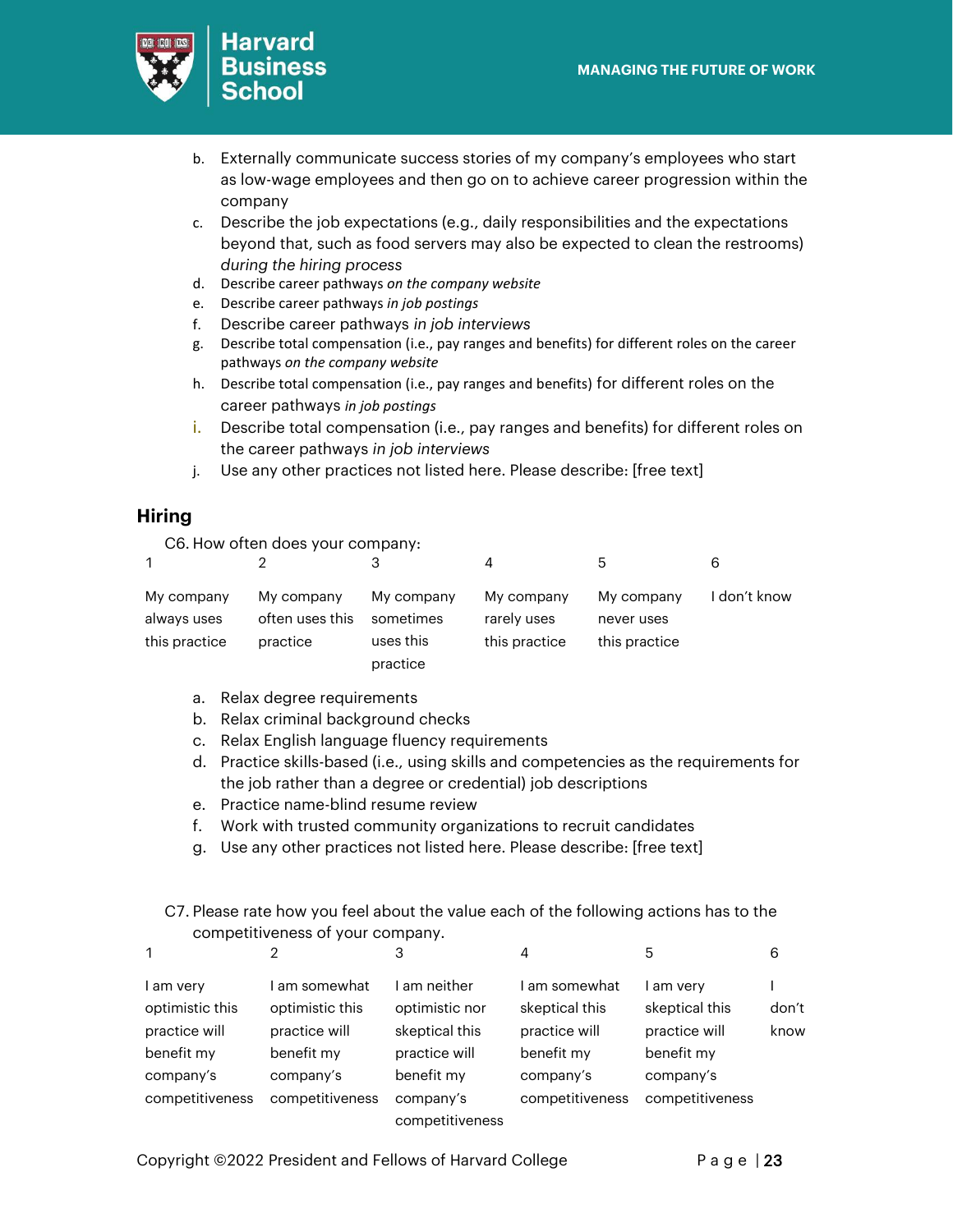

- a. Relax degree requirements
- b. Relax criminal background checks
- c. Relax English language fluency requirements
- d. Practice skills-based job descriptions
- e. Practice name-blind resume review
- f. Work with trusted community organizations to recruit candidates
- g. Use any other practices not listed here. Please describe: [free text]

### <span id="page-23-0"></span>**DEFINING SOFT SKILLS**

As you answer the following questions, please remember:

In the section below, we define soft skills as interpersonal behaviors and attributes necessary for success at work, such as the ability to communicate well with other people, teamwork, professionalism, and on-time attendance.

#### <span id="page-23-1"></span>**Onboarding**

C8. How often does your company:

| $\mathbf{1}$                               |                                           |                                                  | 4                                          | 5                                         | 6            |
|--------------------------------------------|-------------------------------------------|--------------------------------------------------|--------------------------------------------|-------------------------------------------|--------------|
| My company<br>always uses<br>this practice | My company<br>often uses this<br>practice | My company<br>sometimes<br>uses this<br>practice | My company<br>rarely uses<br>this practice | My company<br>never uses<br>this practice | I don't know |

- a. Communicate upward mobility opportunities and pathways during onboarding
- b. Communicate to low-wage employees the pay ranges at different levels of progression
- c. Communicate expectations for soft skills required to move up
- d. Communicate expectations for technical skills (e.g., knowledge of certain equipment, systems, or tools) required to move up
- e. Communicate expectations for qualifications or credentials (e.g., a certain certificate or diploma) required to move up
- f. Communicate how low-wage employees can obtain the skills, training, certifications, and experience required for progression
- g. Communicate how low-wage employees can request help when needed (e.g., providing a method to swap shifts in the event of an emergency)
- h. Pair new low-wage employees with a buddy or mentor in the initial phase of employment
- i. Speak with new low-wage employees to understand what personal circumstances might affect the employee's ability to perform as required for success at work (e.g., reliable transportation to work, reliable childcare, household's financial circumstances)
- j. Discuss challenges that low-wage employees may have in moving up (e.g., skill deficiencies, care responsibilities, transportation needs, schedule concerns)
- k. Use any other practices not listed here. Please describe: [free text]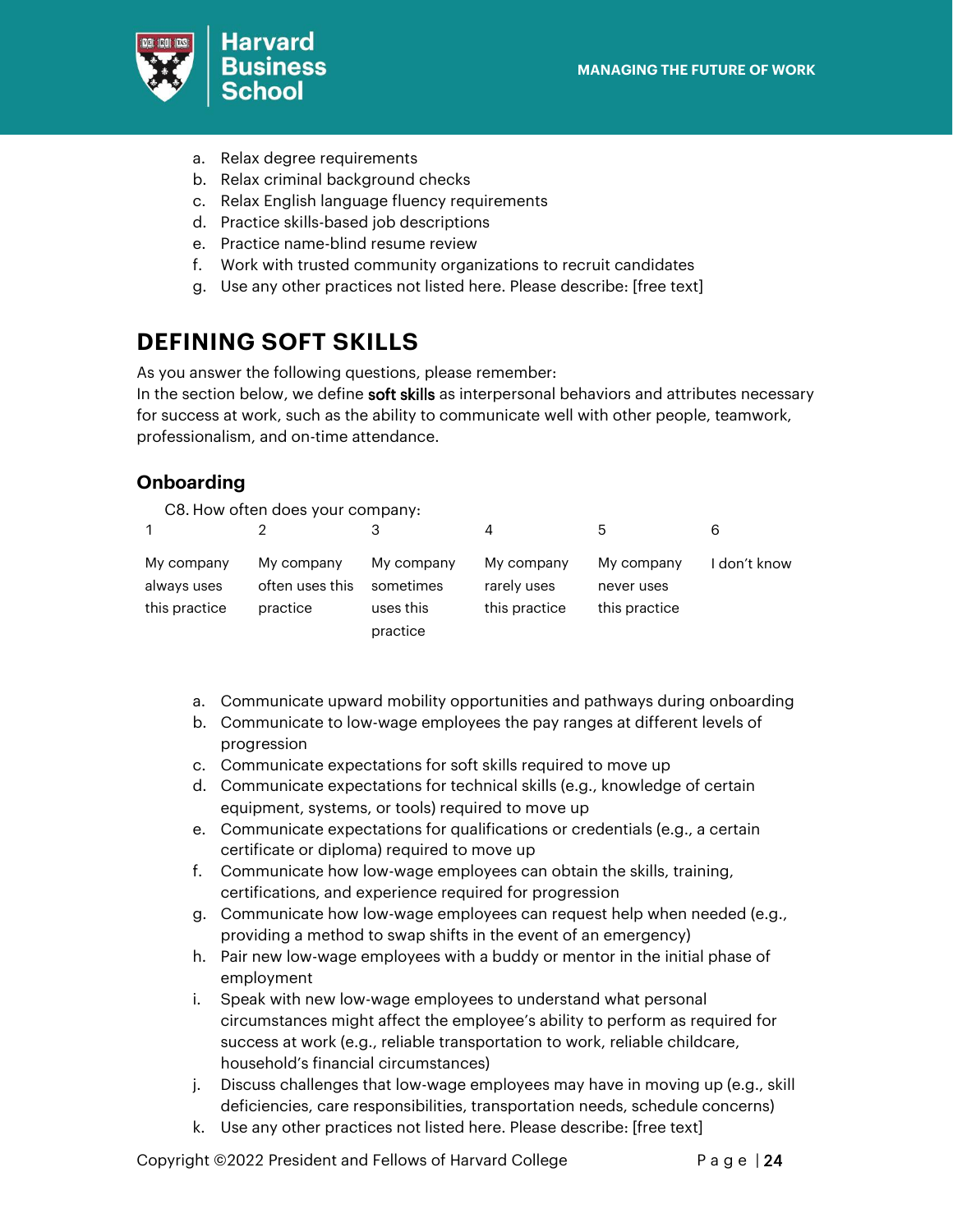

C9. Please rate how you feel about the value each of the following actions has to the competitiveness of your company.

| 1                                             | っ                                               | 3                                                | 4                                              | 5                                          | 6             |
|-----------------------------------------------|-------------------------------------------------|--------------------------------------------------|------------------------------------------------|--------------------------------------------|---------------|
| l am very<br>optimistic this<br>practice will | am somewhat<br>optimistic this<br>practice will | ∣ am neither<br>optimistic nor<br>skeptical this | am somewhat<br>skeptical this<br>practice will | am very<br>skeptical this<br>practice will | don't<br>know |
| benefit my                                    | benefit my                                      | practice will                                    | benefit my                                     | benefit my                                 |               |
| company's                                     | company's                                       | benefit my                                       | company's                                      | company's                                  |               |
| competitiveness                               | competitiveness                                 | company's                                        | competitiveness                                | competitiveness                            |               |
|                                               |                                                 | competitiveness                                  |                                                |                                            |               |

- a. Communicate upward mobility opportunities and pathways during onboarding
- b. Communicate to low-wage employees the pay ranges at different levels of progression
- c. Communicate expectations for soft skills
- d. Communicate expectations for technical skills (e.g., knowledge of certain equipment, systems, or tools) required to move up
- e. Communicate expectations for qualifications or credentials (e.g., a certain certificate or diploma) required to move up
- f. Communicate how low-wage employees can obtain the skills, training, certifications, and experience required for progression
- g. Communicate how low-wage employees can request help when needed (e.g., providing a method to swap shifts in the event of an emergency)
- h. Pair new low-wage employees with a buddy or mentor in the initial phase of employment
- i. Speak with new low-wage employees to understand what personal circumstances might affect the employee's ability to perform as required for success at work (e.g., reliable transportation to work, reliable childcare, household's financial circumstances)
- j. Discuss challenges that low-wage employees may have in moving up (e.g., skill deficiencies, care responsibilities, transportation needs, schedule concerns)
- k. Use any other practices not listed here. Please describe: [free text]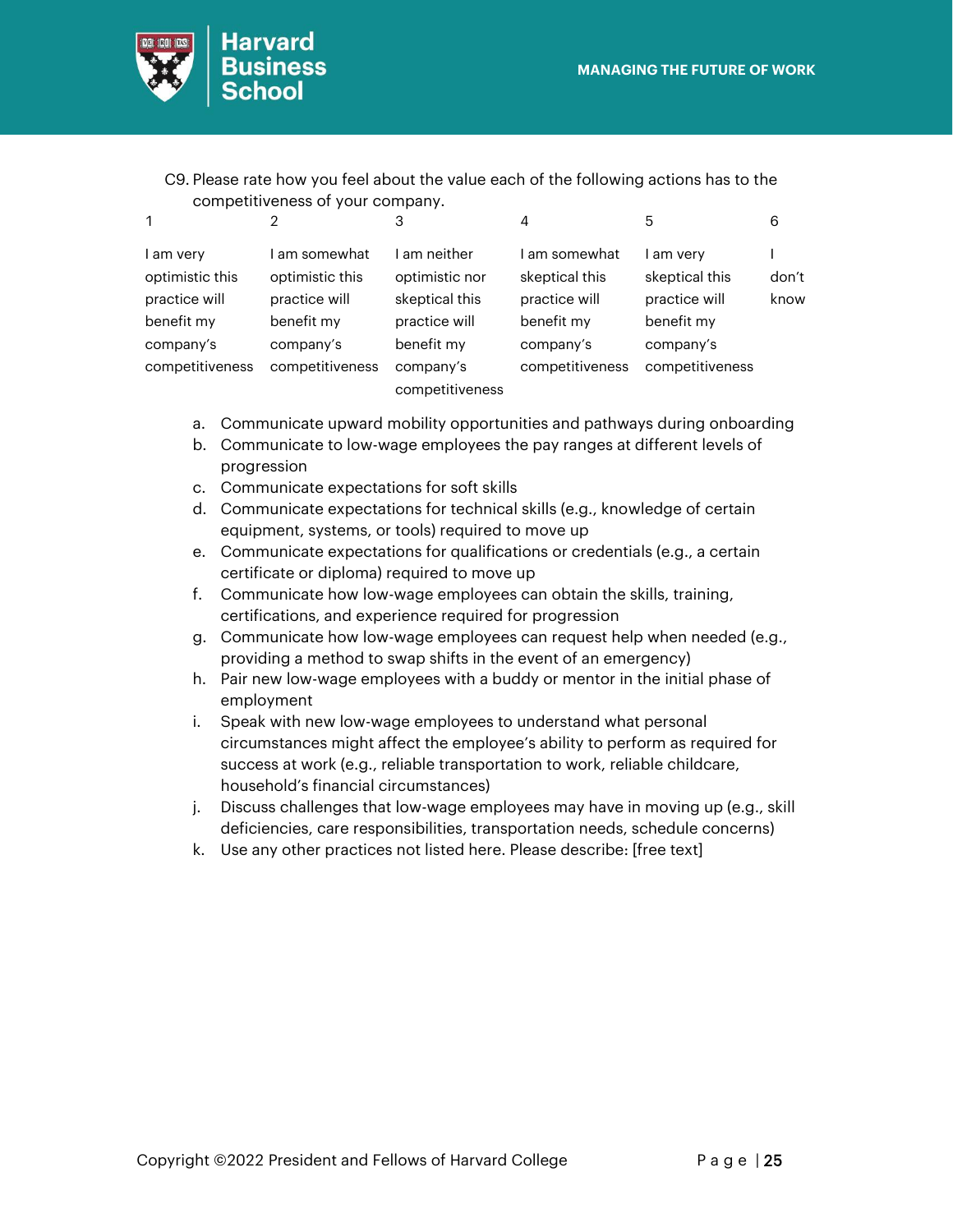

#### <span id="page-25-0"></span>**On-the-job Support: Benefits**

| C <sub>10</sub> .                          | How often does your company:              |                                                  |                                            |                                           |              |
|--------------------------------------------|-------------------------------------------|--------------------------------------------------|--------------------------------------------|-------------------------------------------|--------------|
| 1                                          |                                           | З                                                | 4                                          | 5                                         | 6            |
| My company<br>always uses<br>this practice | My company<br>often uses this<br>practice | My company<br>sometimes<br>uses this<br>practice | My company<br>rarely uses<br>this practice | My company<br>never uses<br>this practice | I don't know |

- a. Provide adequate notice of upcoming shifts
- b. Provide stability in scheduling (e.g., consistent start time for shifts, consistent hours week-to-week, and advance notice of working days)
- c. Provide caregiving assistance (e.g., time off for appointments, Employee Assistance Program or care concierge access) to low-wage employees for looking after family
- d. Provide a flexible sick time policy for personal sick time (e.g., low-wage employees allowed to take advances on sick leave that would be accrued in later months)
- e. Provide a flexible sick time policy for caring for a sick family member (e.g., lowwage employees permitted to stay home to take care of sick family member)
- f. Provide transportation assistance
- g. Provide tuition benefits
- h. Provide employee stock options program or other employee ownership structure
- i. Use any other practices not listed here. Please describe: [free text]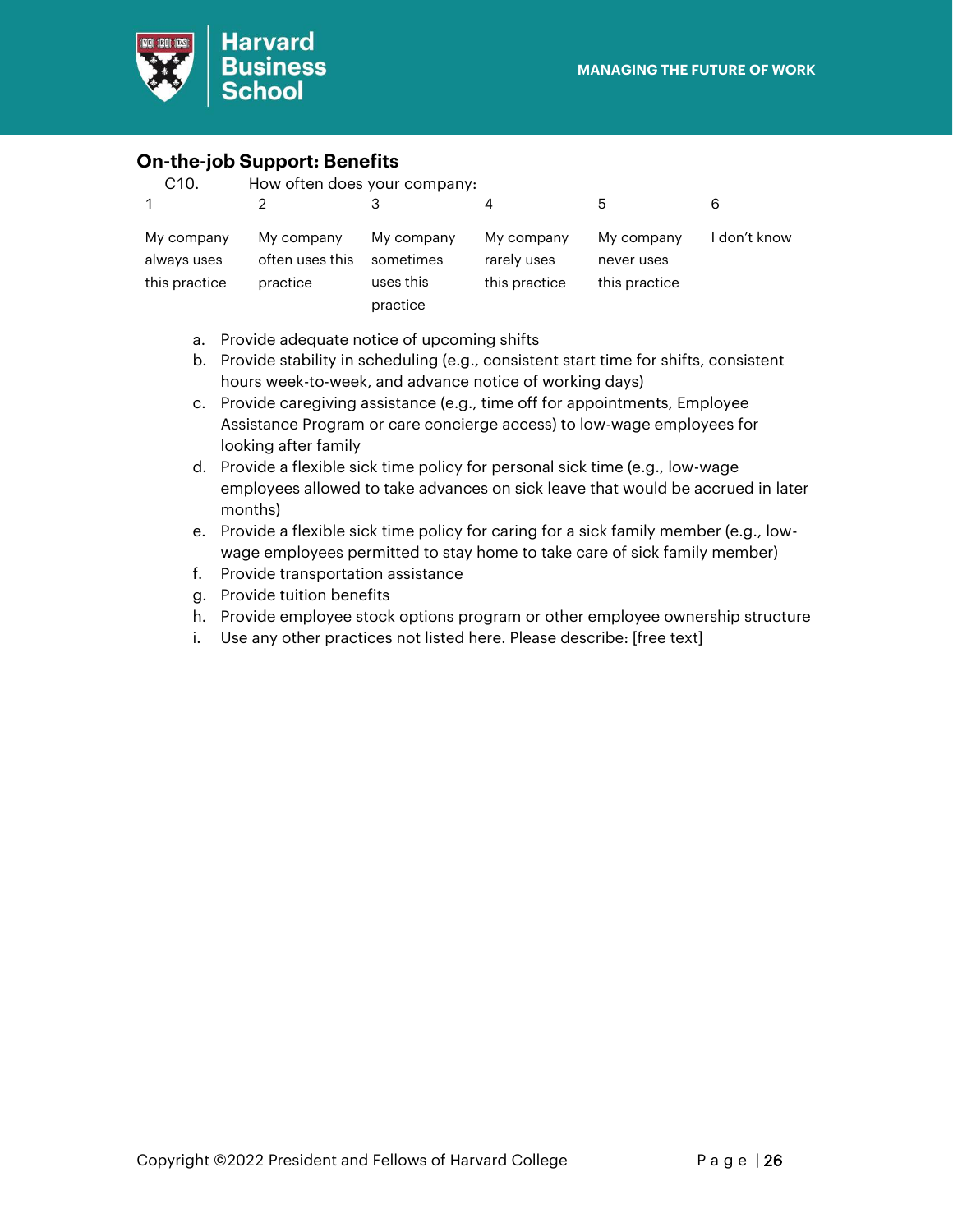

| C11. | Please rate how you feel about the value each of the following actions has to |
|------|-------------------------------------------------------------------------------|
|      | the competitiveness of your company.                                          |

| 1                                                                                           | っ                                                                                             | 3                                                                                          | 4                                                                                            | 5                                                                                        | 6             |
|---------------------------------------------------------------------------------------------|-----------------------------------------------------------------------------------------------|--------------------------------------------------------------------------------------------|----------------------------------------------------------------------------------------------|------------------------------------------------------------------------------------------|---------------|
| l am very<br>optimistic this<br>practice will<br>benefit my<br>company's<br>competitiveness | am somewhat<br>optimistic this<br>practice will<br>benefit my<br>company's<br>competitiveness | am neither<br>optimistic nor<br>skeptical this<br>practice will<br>benefit my<br>company's | am somewhat<br>skeptical this<br>practice will<br>benefit my<br>company's<br>competitiveness | am very<br>skeptical this<br>practice will<br>benefit my<br>company's<br>competitiveness | don't<br>know |
|                                                                                             |                                                                                               | competitiveness                                                                            |                                                                                              |                                                                                          |               |

- a. Provide adequate notice of upcoming shifts
- b. Provide stability in scheduling (e.g., consistent start time for shifts, consistent hours week-to-week, and advance notice of working days)
- c. Provide caregiving assistance (e.g., time off for appointments, Employee Assistance Program or care concierge access) to low-wage employees for looking after family
- d. Provide a flexible sick time policy for personal sick time (e.g., low-wage employees allowed to take advances on sick leave that would be accrued in later months)
- e. Provide a flexible sick time policy for caring for a sick family member (e.g., lowwage employees permitted to stay home to take care of sick family member)
- f. Provide transportation assistance
- g. Provide tuition benefits
- h. Provide employee stock options program or other employee ownership structure
- **I.** Use any other practices not listed here. Please describe: [free text]

## <span id="page-26-0"></span>**ON-THE-JOB SUPPORT: MENTOR AND SUPERVISOR SUPPORT**

| C <sub>12</sub> .                          | How often does your company:              |                                                  |                                            |                                           |              |
|--------------------------------------------|-------------------------------------------|--------------------------------------------------|--------------------------------------------|-------------------------------------------|--------------|
|                                            |                                           |                                                  |                                            | 5                                         | 6            |
| My company<br>always uses<br>this practice | My company<br>often uses this<br>practice | My company<br>sometimes<br>uses this<br>practice | My company<br>rarely uses<br>this practice | My company<br>never uses<br>this practice | I don't know |

- a. Provide a mentorship program for low-wage employees
- b. Hold supervisors and/or mentors accountable for low-wage employees' upward mobility
- c. Empower supervisors or mentors to make judgment calls to help low-wage employees balance life demands outside of work (e.g., giving the afternoon off for a care appointment)
- d. Use any other practices not listed here. Please describe: [free text]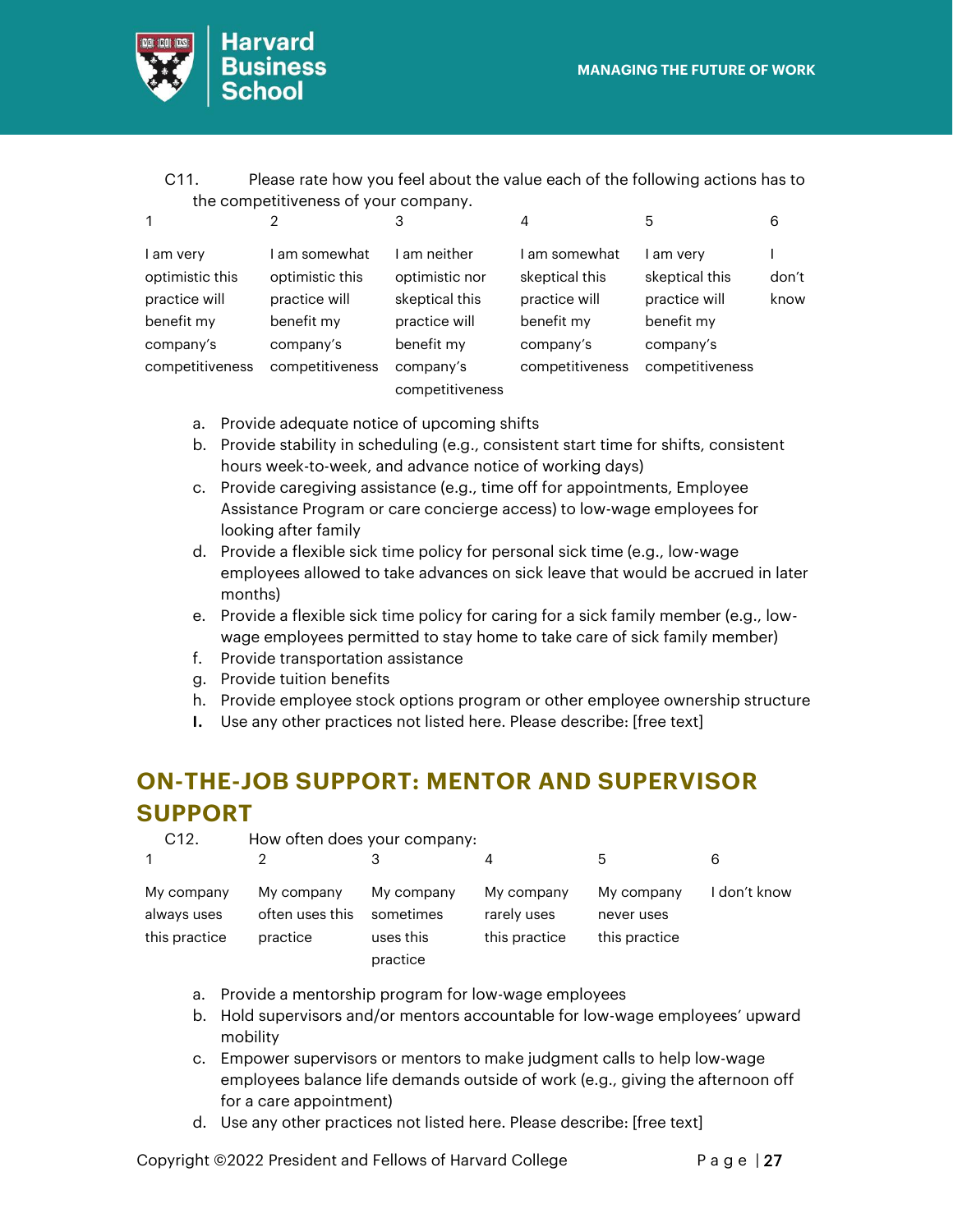

| C13.                                                                 |                                                                                                                                                   | How often do supervisors and/or mentors at your company:                   |                                                                      |                                                                     |                       |
|----------------------------------------------------------------------|---------------------------------------------------------------------------------------------------------------------------------------------------|----------------------------------------------------------------------------|----------------------------------------------------------------------|---------------------------------------------------------------------|-----------------------|
| $\mathbf 1$                                                          | 2                                                                                                                                                 | 3                                                                          | 4                                                                    | 5                                                                   | 6                     |
| Supervisors/me<br>ntors at my<br>company always<br>use this practice | Supervisors/me<br>ntors at my<br>company often<br>use this practice                                                                               | Supervisors/me<br>ntors at my<br>company<br>sometimes use<br>this practice | Supervisors/me<br>ntors at my<br>company rarely<br>use this practice | Supervisors/me<br>ntors at my<br>company never<br>use this practice | don<br>′t<br>kno<br>W |
| a.<br>b.                                                             | Communicate the impact of low-wage employees' work on the company's<br>success<br>Communicate benefits and how low-wage employees can access them |                                                                            |                                                                      |                                                                     |                       |

- c. Coach low-wage employees to on how to move up
- d. Hold performance review conversations with low-wage employees at regular intervals
- e. Use any other practices not listed here. Please describe: [free text]

C14. Please rate how you feel about the value each of the following actions has to the competitiveness of your company.

| $\mathbf{1}$    | 2               | 3               | 4               | 5               | 6     |
|-----------------|-----------------|-----------------|-----------------|-----------------|-------|
| I am very       | am somewhat     | ∣ am neither    | l am somewhat   | am very         |       |
| optimistic this | optimistic this | optimistic nor  | skeptical this  | skeptical this  | don't |
| practice will   | practice will   | skeptical this  | practice will   | practice will   | know  |
| benefit my      | benefit my      | practice will   | benefit my      | benefit my      |       |
| company's       | company's       | benefit my      | company's       | company's       |       |
| competitiveness | competitiveness | company's       | competitiveness | competitiveness |       |
|                 |                 | competitiveness |                 |                 |       |

- a. Provide a mentorship program for low-wage employees
- b. Hold supervisors and/or mentors accountable for low-wage employees' upward mobility
- c. Empower supervisors or mentors to make judgment calls to help low-wage employees balance life demands outside of work (e.g., giving the afternoon off for a care appointment)
- d. Supervisors and/or mentors communicate the impact of low-wage employees' work on the company's success
- e. Supervisors and/or mentors communicate benefits and how low-wage employees can access them
- f. Supervisors and/or mentors coach low-wage employees to on how to move up
- g. Supervisors and/or mentors hold performance review conversations with lowwage employees at regular intervals
- h. Use any other practices not listed here. Please describe: [free text]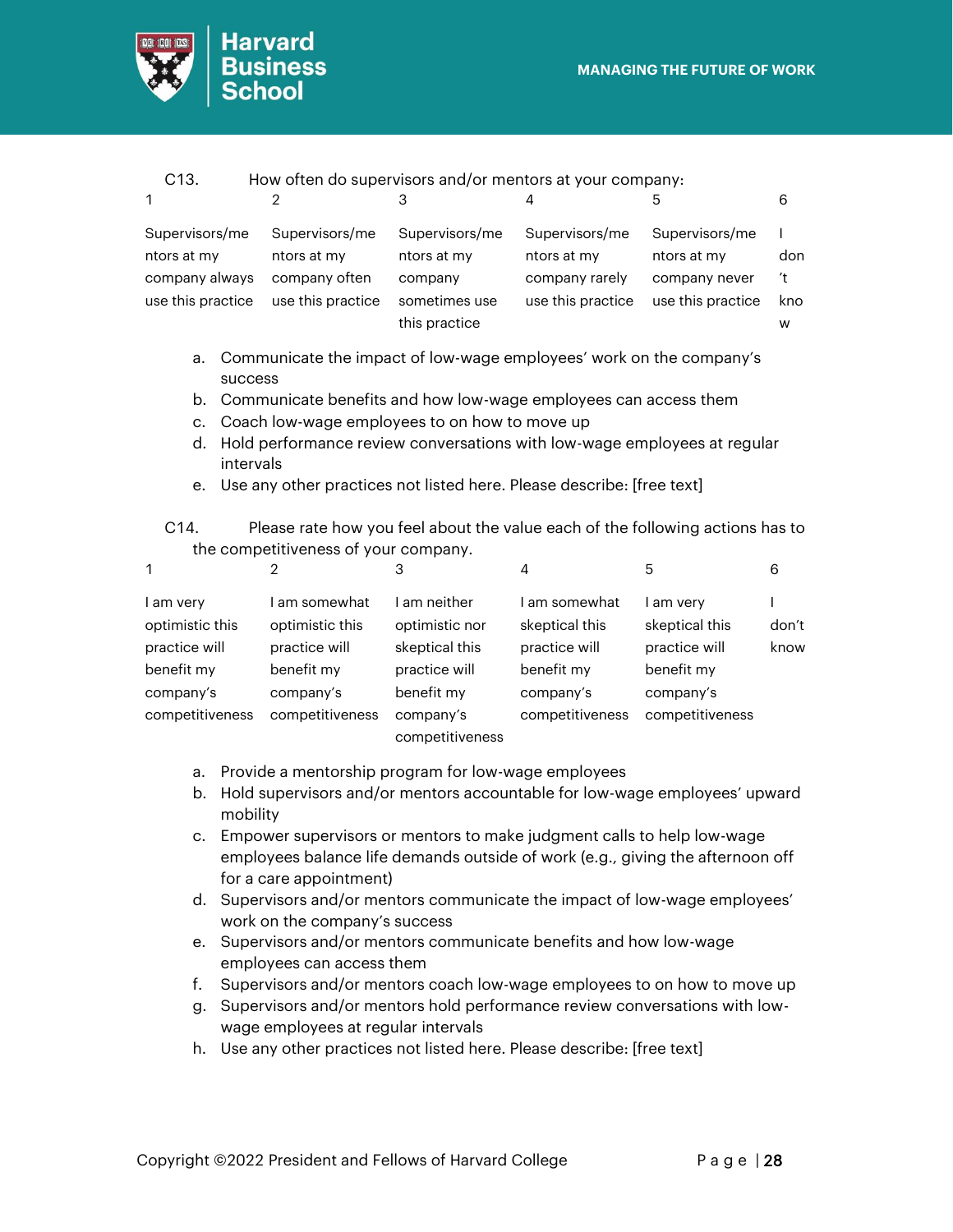

### <span id="page-28-0"></span>**DEFINING SOFT SKILLS**

As you answer the following questions, please remember:

In the section below, we define soft skills as interpersonal behaviors and attributes necessary for success at work, such as the ability to communicate well with other people, teamwork, professionalism, and on-time attendance.

#### <span id="page-28-1"></span>**ON-THE-JOB SUPPORT: LEARNING AND DEVELOPMENT**

| C <sub>15</sub> .                          | How often does your company:              |                                                  |                                            |                                           |              |
|--------------------------------------------|-------------------------------------------|--------------------------------------------------|--------------------------------------------|-------------------------------------------|--------------|
| $\mathbf{1}$                               |                                           |                                                  |                                            | 5                                         | 6            |
| My company<br>always uses<br>this practice | My company<br>often uses this<br>practice | My company<br>sometimes<br>uses this<br>practice | My company<br>rarely uses<br>this practice | My company<br>never uses<br>this practice | I don't know |

- a. Offer training programs that teach English language skills
- b. Offer training programs that teach basic adult education or GED
- c. Offer training programs that teach soft skills required to move up
- d. Offer training programs that teach technical skills (e.g., knowledge of certain equipment, systems, or tools) required to move up
- e. Offer training programs that teach digital literacy
- f. Offer training programs for qualifications or credentials (e.g., a certain certificate or diploma) required to move up
- g. Offer training programs that teach financial literacy (e.g., how to save money, how to avoid debt)
- h. Use any other practices not listed here. Please describe: [free text]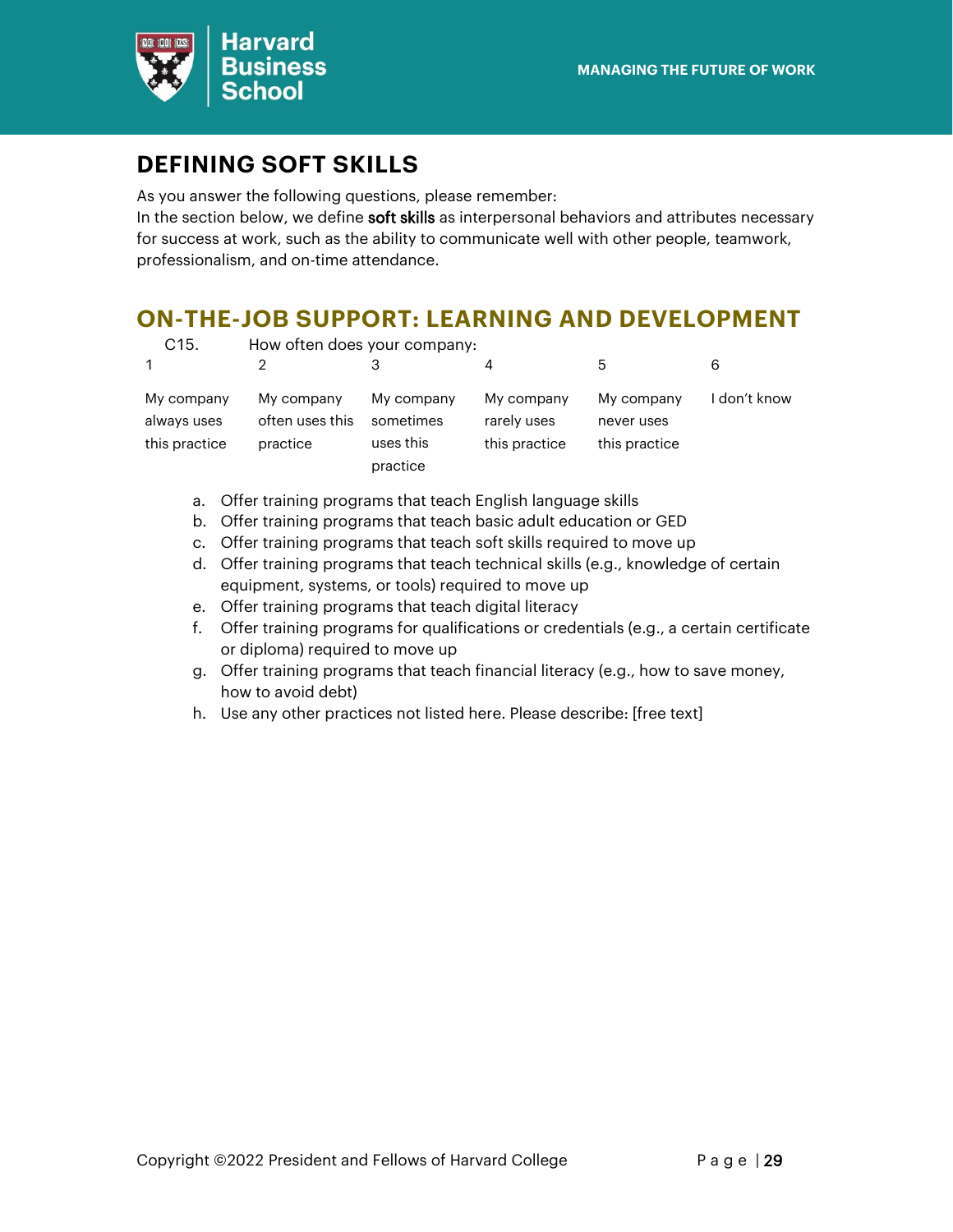

**Harvard**<br>Business **School** 

C16. Please rate how you feel about the value each of the following actions has to the competitiveness of your company.

| $\mathbf 1$                                   |                                                 | 3                                                           | 4                                              |                                            | 6             |
|-----------------------------------------------|-------------------------------------------------|-------------------------------------------------------------|------------------------------------------------|--------------------------------------------|---------------|
| l am very<br>optimistic this<br>practice will | am somewhat<br>optimistic this<br>practice will | am neither<br>optimistic nor<br>skeptical this              | am somewhat<br>skeptical this<br>practice will | am very<br>skeptical this<br>practice will | don't<br>know |
| benefit my<br>company's<br>competitiveness    | benefit my<br>company's<br>competitiveness      | practice will<br>benefit my<br>company's<br>competitiveness | benefit my<br>company's<br>competitiveness     | benefit my<br>company's<br>competitiveness |               |
|                                               |                                                 |                                                             |                                                |                                            |               |

- a. Offer training programs that teach English language skills
- b. Offer training programs that teach basic adult education or GED
- c. Offer training programs that teach soft skills required to move up
- d. Offer training programs that teach technical skills (e.g., knowledge of certain equipment, systems, or tools) required to move up
- e. Offer training programs that teach digital literacy
- f. Offer training programs for qualifications or credentials (e.g., a certain certificate or diploma) required to move up
- g. Offer training programs that teach financial literacy (e.g., how to save money, how to avoid debt)
- h. Use any other practices not listed here. Please describe: [free text]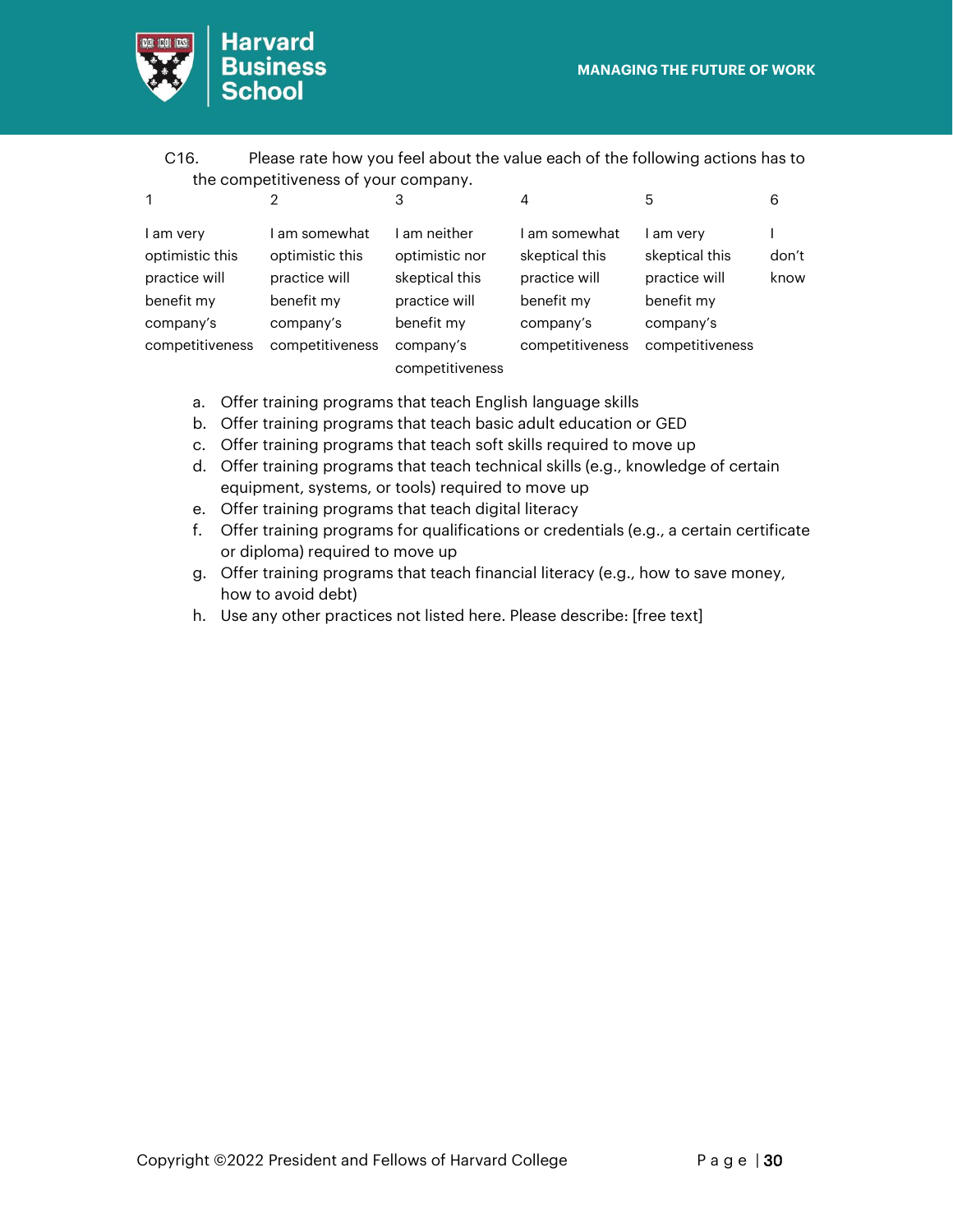

### <span id="page-30-0"></span>**DEFINING CAREER PATHWAYS**

As you answer the following questions, please remember:

In the section below, we use the term career pathways to describe the opportunities for progression for low-wage employees to upgrade their skills such that it results in a pay increase or promotion, or both.

#### <span id="page-30-1"></span>**Pathways for Advancement**

| C <sub>17</sub> .                          | How often does your company:              |                                                  |                                            |                                           |              |
|--------------------------------------------|-------------------------------------------|--------------------------------------------------|--------------------------------------------|-------------------------------------------|--------------|
|                                            |                                           |                                                  | 4                                          | 5                                         |              |
| My company<br>always uses<br>this practice | My company<br>often uses this<br>practice | My company<br>sometimes<br>uses this<br>practice | My company<br>rarely uses<br>this practice | My company<br>never uses<br>this practice | I don't know |

- a. Create career pathways for low-wage employees
- b. Describe career pathways and skills progression on an ongoing basis in company communications
- c. Describe how total compensation (i.e., pay ranges and benefits) will change for the next role level in performance reviews
- d. Describe the skills, training, certifications, and experience needed to get to the next role level in performance reviews
- e. Describe how to obtain the skills, training, and certifications needed to get to the next role level in performance reviews
- f. Reward (i.e., increase wages of, change job title of, or offer a bonus to) low-wage employees for reaching milestones of skills, training, credentials, or experience
- g. Publicly recognize low-wage employees for reaching milestones of skills, training. credentials, or experience
- h. Communicate examples of worker success stories to current low-wage employees
- i. Provide opportunities for low-wage employees to interact with successful role models who progressed from the low-wage job
- j. Use any other practices not listed here. Please describe: [free text]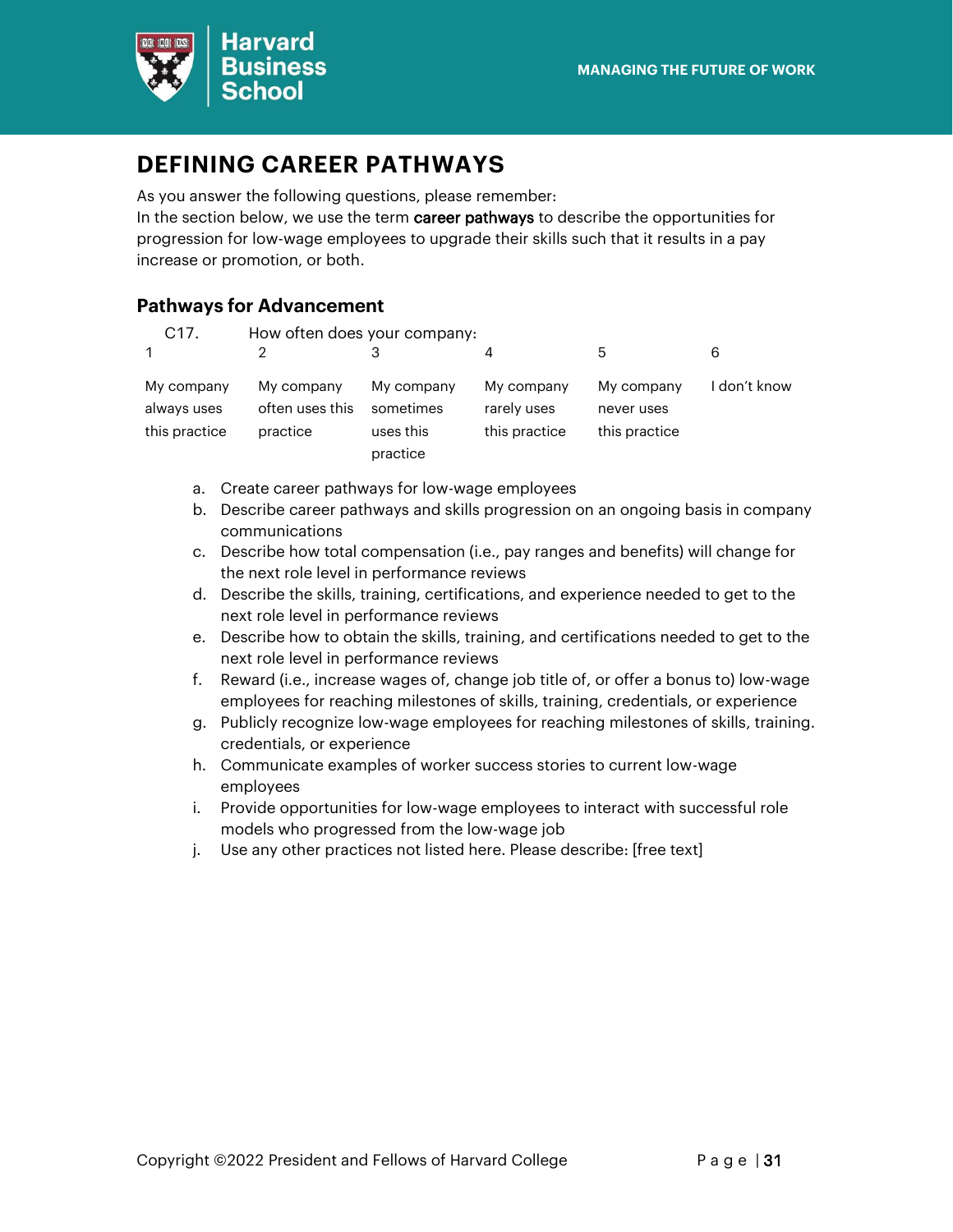

| C18. | Please rate how you feel about the value each of the following actions has to |
|------|-------------------------------------------------------------------------------|
|      | the competitiveness of your company.                                          |

| 1                                                                      |                                                                            | 3                                                                             | 4                                                                         | 5                                                                     | 6             |
|------------------------------------------------------------------------|----------------------------------------------------------------------------|-------------------------------------------------------------------------------|---------------------------------------------------------------------------|-----------------------------------------------------------------------|---------------|
| am very<br>optimistic this<br>practice will<br>benefit my<br>company's | am somewhat<br>optimistic this<br>practice will<br>benefit my<br>company's | am neither<br>optimistic nor<br>skeptical this<br>practice will<br>benefit my | am somewhat<br>skeptical this<br>practice will<br>benefit my<br>company's | am very<br>skeptical this<br>practice will<br>benefit my<br>company's | don't<br>know |
| competitiveness                                                        | competitiveness                                                            | company's<br>competitiveness                                                  | competitiveness                                                           | competitiveness                                                       |               |

- a. Create career pathways for low-wage employees
- b. Describe career pathways and skills progression on an ongoing basis in company communications
- c. Describe how total compensation (i.e., pay ranges and benefits) will change for the next role level in performance reviews
- d. Describe the skills, training, certifications, and experience needed to get to the next role level in performance reviews
- e. Describe how to obtain the skills, training, and certifications needed to get to the next role level in performance reviews
- f. Reward (i.e., increase wages of, change job title of, or offer a bonus to) low-wage employees for reaching milestones of skills, training, credentials, or experience
- g. Publicly recognize low-wage employees for reaching milestones of skills, training. credentials, or experience
- h. Communicate examples of worker success stories to current low-wage employees
- i. Provide opportunities for low-wage employees to interact with successful role models who progressed from the low-wage job
- j. Use any other practices not listed here. Please describe: [free text]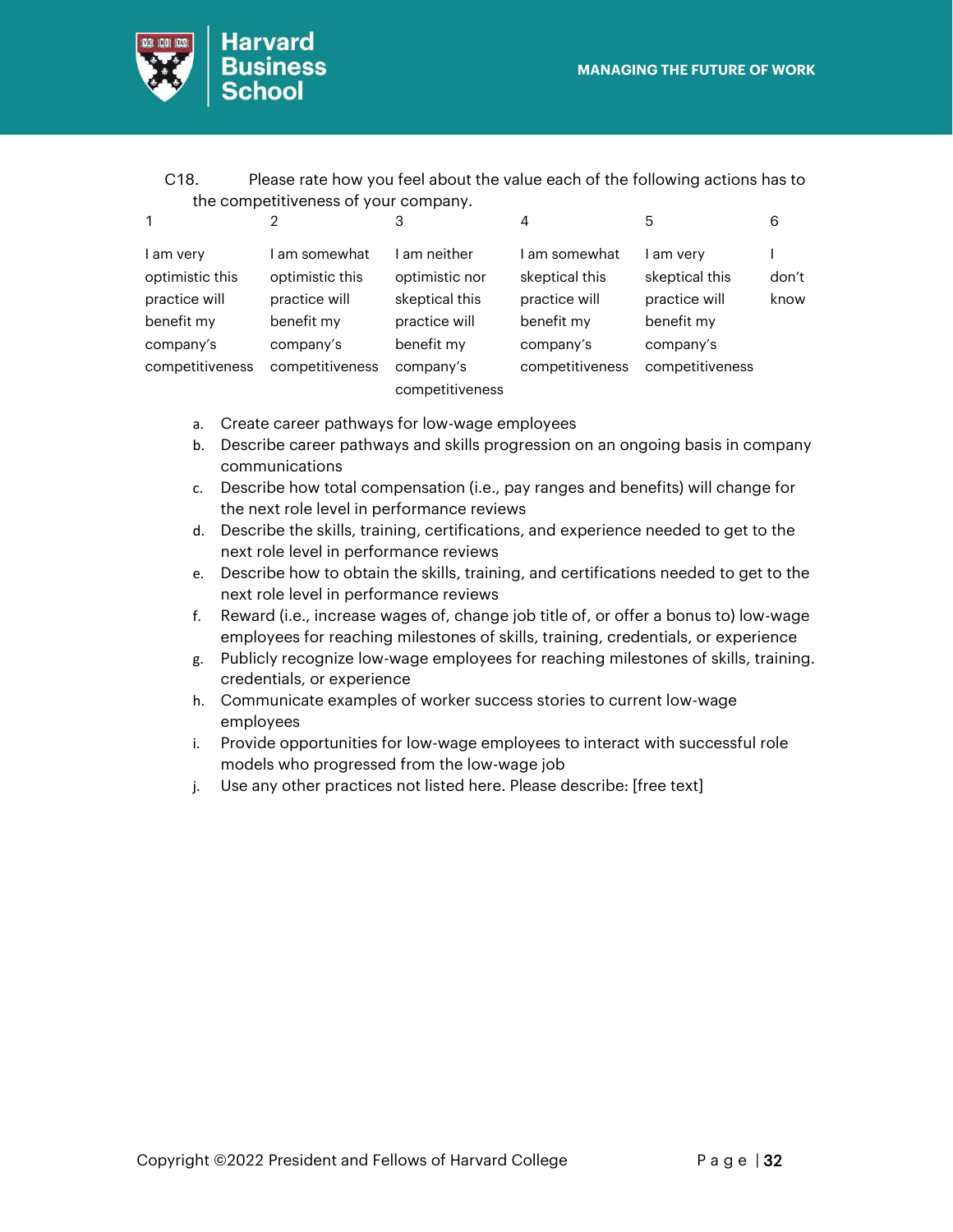

#### <span id="page-32-0"></span>**Offboarding and Post-exit**

| C <sub>19</sub> .                                                         | How often does your company:              |                                                  |                                            |                                           |            |  |
|---------------------------------------------------------------------------|-------------------------------------------|--------------------------------------------------|--------------------------------------------|-------------------------------------------|------------|--|
| $\mathbf{1}$                                                              | 2                                         | З                                                | 4                                          | 5                                         | 6          |  |
| My company<br>always uses<br>this practice                                | My company<br>often uses this<br>practice | My company<br>sometimes<br>uses this<br>practice | My company<br>rarely uses<br>this practice | My company<br>never uses<br>this practice | don't know |  |
| Track why low-wage employees quit or take jobs with other employers<br>а. |                                           |                                                  |                                            |                                           |            |  |

- b. Track which companies or industries your low-wage employees move to when they quit your company
- c. Ask low-wage employees leaving the company if they felt valued while in their jobs
- d. Hold exit interviews when low-wage employees leave
- e. Identify and track root causes of turnover for low-wage employees
- f. Create a plan to address root causes of turnover for low-wage employees
- g. Use any other practices not listed here. Please describe: [free text]

| C20. | Please rate how you feel about the value each of the following actions has to |
|------|-------------------------------------------------------------------------------|
|      | the competitiveness of your company.                                          |

| 1                                             | っ                                               | 3                                                | 4                                              | 5                                          | 6             |
|-----------------------------------------------|-------------------------------------------------|--------------------------------------------------|------------------------------------------------|--------------------------------------------|---------------|
| l am very<br>optimistic this<br>practice will | am somewhat<br>optimistic this<br>practice will | ∣ am neither<br>optimistic nor<br>skeptical this | am somewhat<br>skeptical this<br>practice will | am very<br>skeptical this<br>practice will | don't<br>know |
| benefit my                                    | benefit my                                      | practice will                                    | benefit my                                     | benefit my                                 |               |
| company's                                     | company's                                       | benefit my                                       | company's                                      | company's                                  |               |
| competitiveness                               | competitiveness                                 | company's                                        | competitiveness                                | competitiveness                            |               |
|                                               |                                                 | competitiveness                                  |                                                |                                            |               |

- a. Track why low-wage employees quit or take jobs with other employers
- b. Track which company or industry your low-wage employees move to when they quit your company
- c. Ask low-wage employees leaving the company if they felt valued while in the job
- d. Hold exit interviews when low-wage employees leave
- e. Identify and track root causes of turnover for low-wage employees
- f. Create a plan to address root causes of turnover for low-wage employees
- g. Use any other practices not listed here. Please describe: [free text]

#### C21. Typically, when a low-wage employee leaves your company, where do they go?

- a. A company in the same industry
- b. A company in a different industry
- c. School
- d. Other (please specify) [free text]
- e. I don't know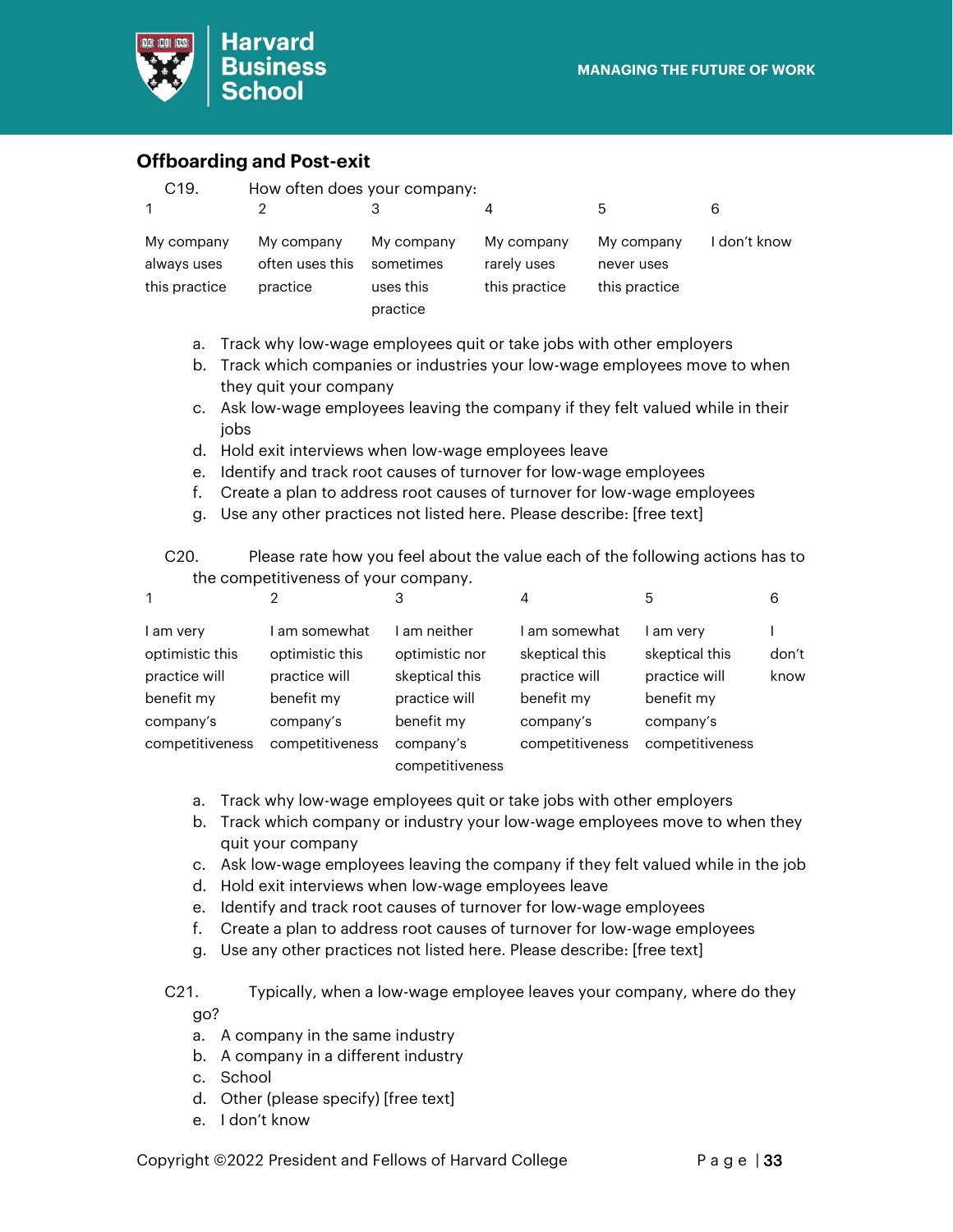

# <span id="page-33-0"></span>**Final Thoughts**

- D1. Who is responsible for the overall upward mobility of low-wage employees? Please rank the following options from most responsible to least responsible:
	- a. The employees are responsible
	- b. My company is responsible
	- c. Education institutions (e.g., high schools, colleges) are responsible
	- d. The government is responsible
	- e. I don't know

 $\overline{2}$ 

1

D2. How would you grade your company's performance in increasing the upward mobility of your company's low-wage employees?

| Excellent | Good | Fair | Poor | Very poor | I don't know |
|-----------|------|------|------|-----------|--------------|

D3. How important is it for your company's future success and competitiveness to invest time and effort in the upward mobility of your low-wage employees in the future (e.g., through implementing more actions like those listed above)?

|                                    |                                         |                         | ხ           | 6            |
|------------------------------------|-----------------------------------------|-------------------------|-------------|--------------|
| Somewhat<br>Important<br>important | Neither<br>important nor<br>unimportant | Somewhat<br>unimportant | Unimportant | I don't know |

4

5

D4. Please tell us how strongly you agree or disagree with the following statements.

3

| Disagree | Somewhat | Neither agree | Somewhat | Aaree | I don't know |
|----------|----------|---------------|----------|-------|--------------|
|          | disagree | nor disagree  | agree    |       |              |

- a. My company has no need to invest in the upward mobility of low-wage employees because of our business model
- b. My company seeks input from low-wage employees when developing programs to increase their upward mobility
- c. My company tracks whether low-wage employees are participating in benefits (e.g., care assistance, tuition assistance)
- D5. Think about the upward mobility practices your company has already implemented. Rate the impact of these practices on the following contributors to your company's competitiveness:

| High impact | Somewhat<br>high impact | Neither high<br>nor low<br>impact | Somewhat<br>low impact | Low impact | I don't know |
|-------------|-------------------------|-----------------------------------|------------------------|------------|--------------|

6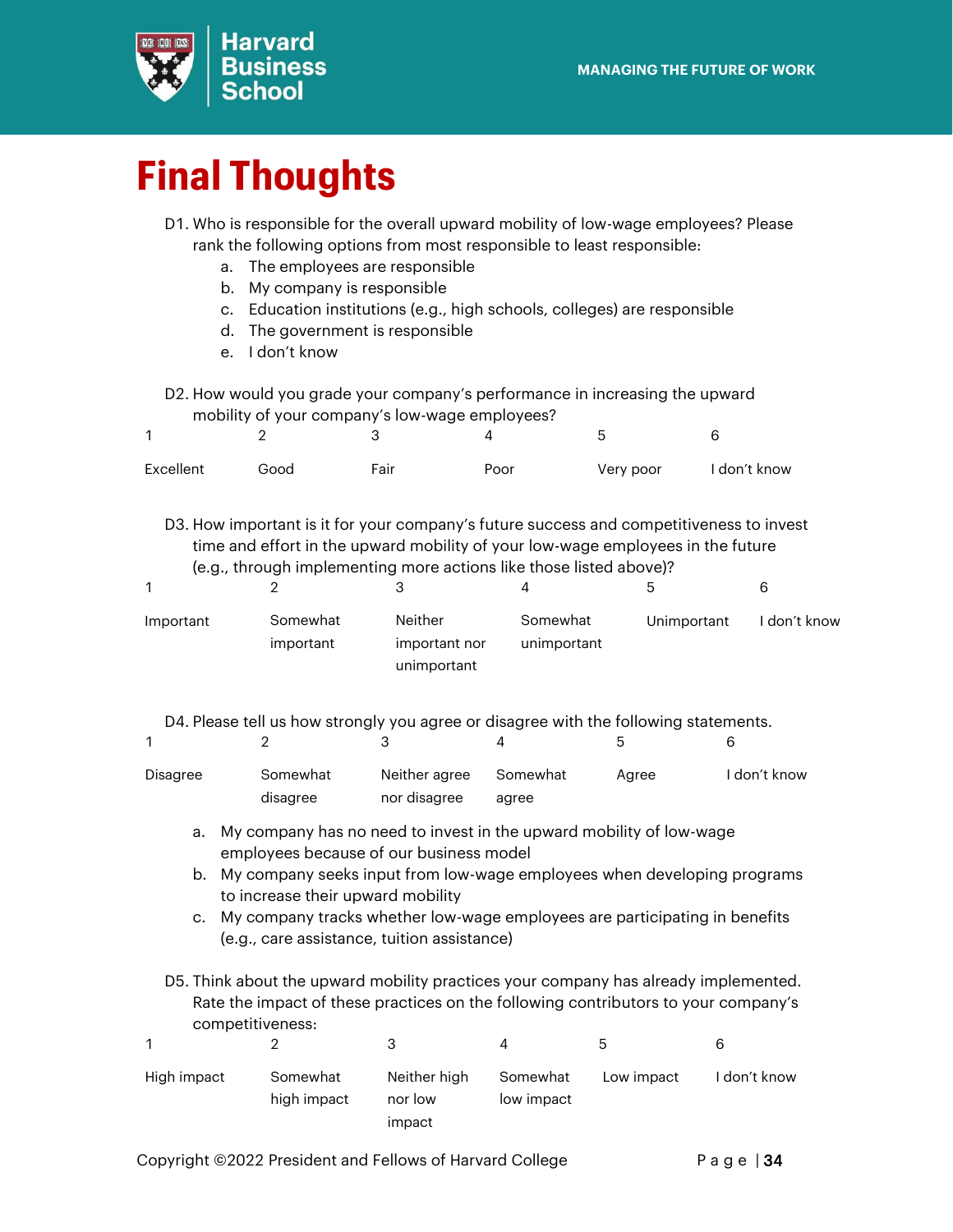

- a. Increased retention
- b. Reduced cost of recruitment
- c. Reduced cost of training new employee
- d. Reduced loss of institutional/process knowledge
- e. Reduced expense of hiring temporary employees
- f. Reduced overtime costs
- g. Reduced loss of revenue
- h. Increased customer goodwill
- i. Increased reputation with job seekers
- j. Increased attendance
- k. Reduced absenteeism (e.g., employees don't attend a scheduled shift)
- l. Increased overall company profitability
- m. Reduced presenteeism (e.g., employees show up, but are not productive)
- n. Increased morale
- o. Increased productivity
- p. Improved safety record
- q. Other sources [free text]
- D6. There are many influencers from whom you might learn best practices for upward mobility. Please rank your choices from most trusted to least trusted.
	- a. Other business leaders in my region
	- b. Industry associations and industry experts
	- c. Membership organizations who instruct in best practices (e.g., U.S. Chambers of Commerce, Society for Human Resources Management [SHRM], etc.)
	- d. The large (e.g., Fortune 500) companies whose supply chain my company is a part of
	- e. Business journalism (e.g., Wall Street Journal) and business schools (e.g., Harvard Business Review)
	- f. Vendors and providers of company employment benefits to my employees
	- g. Vendors and providers of IT tools that shape employment (e.g., Applicant Tracking Systems [ATS] like Taleo, Human Capital Management [HCM] like Workday)
	- h. None of the above
	- i. Other sources of insight [free text]
- D7. What is the one action low-wage employees can take that would be most helpful to their upward mobility? [Free text]
- D8. What is the one action your company can take that would be most helpful to lowwage employees' upward mobility? [Free text]
- D9. What is the one action society can take that would be most helpful to low-wage employees' upward mobility? [Free text]